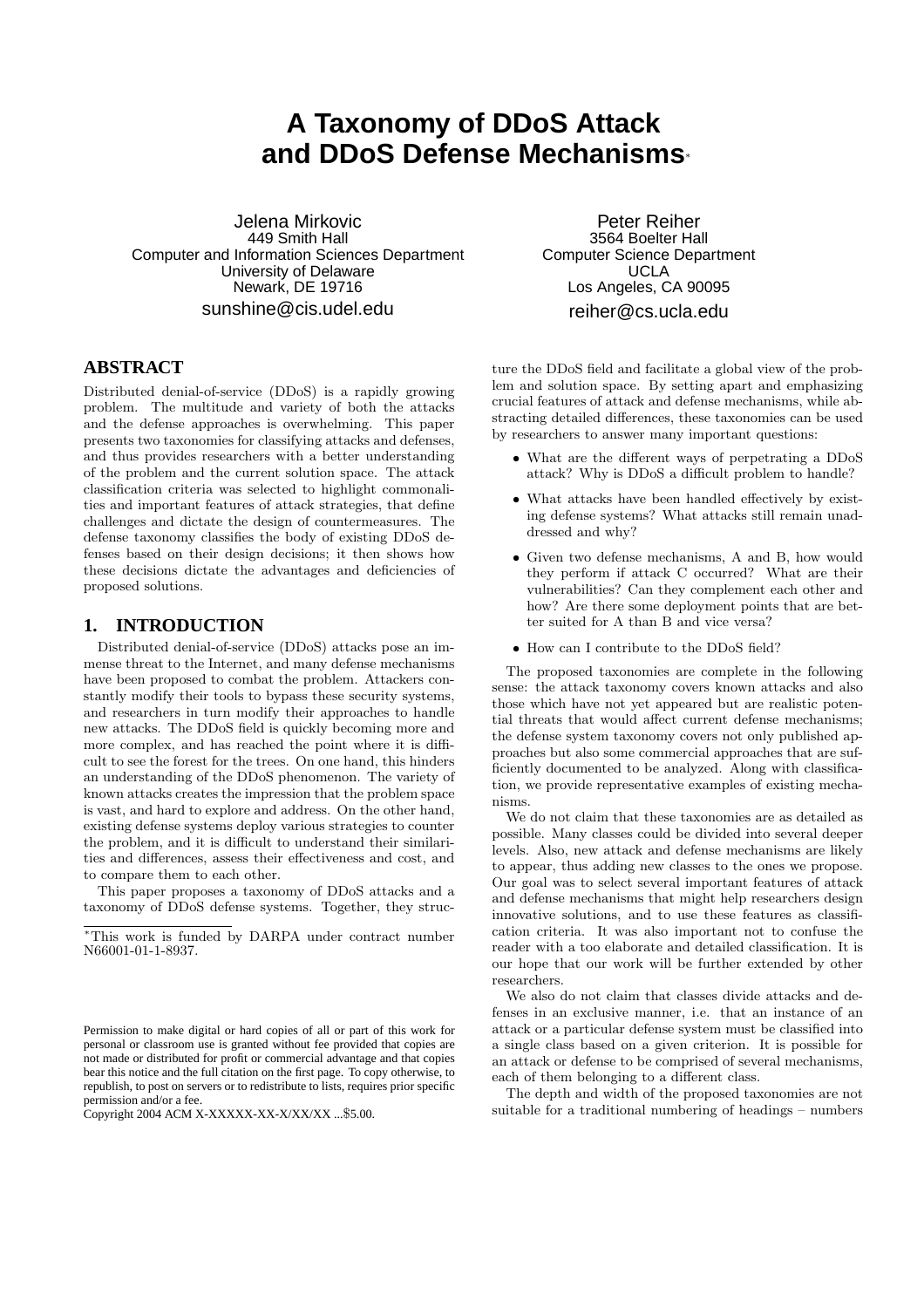would quickly become too elaborate to follow. We therefore introduce a customized marking (numbering) of subsection headings in Sections 3 and 5. Each classification criterion is marked abbreviating its name. Attack classes under this criterion are marked by the criterion abbreviation and an arabic number, connected by a dash. To indicate depth of a specific criterion or a class in the taxonomy, the complete mark of a subsection is generated by traversing the taxonomies depicted in Figure 1 and Figure 2, from root to the object in question, concatenating levels with a colon. For example: if an attack classification criterion is degree of automation, it will bear the mark DA. The second attack class under this criterion, semi-automatic attacks, will bear the mark DA-2. A classification criterion for DA-2 class, the communication mechanism will bear the mark DA-2:CM, and so on.

This paper does not propose or advocate any specific DDoS defense mechanism. Even though some sections might point out vulnerabilities in certain classes of defense systems, our purpose is not to criticize, but to draw attention to these problems so that they might be solved. Following this introduction, Section 2 investigates the problem of DDoS attacks, and Section 3 proposes their taxonomy. Section 4 discusses the DDoS defense challenge, and Section 5 proposes a taxonomy of DDoS defense systems. Section 6 discusses how to use the taxonomies. Section 7 provides an overview of related work, and Section 8 concludes the paper.

### **2. DDOS ATTACK OVERVIEW**

A denial-of-service attack is characterized by an explicit attempt to prevent the legitimate use of a service [14]. A distributed denial-of-service attack deploys multiple attacking entities to attain this goal. This paper is solely concerned with DDoS attacks in the computer realm, perpetrated by causing the victim to receive malicious traffic and suffer some damage as a consequence.

One frequently exercised manner to perform a DDoS attack is for the attacker to send a stream of packets to a victim; this stream consumes some key resource, thus rendering it unavailable to the victim's legitimate clients. Another common approach is for the attacker to send a few malformed packets that confuse an application or a protocol on the victim machine and force it to freeze or reboot. In September 2002 there was an onset of attacks that overloaded the Internet infrastructure rather than targeting specific victims [55]. Yet another possible way to deny service is to subvert machines in a victim network and consume some key resource so that legitimate clients from the same network cannot obtain some inside or outside service. This list is far from exhaustive. It is certain that there are many other ways to deny service on the Internet, some of which we cannot predict, and these will only be discovered after they have been exploited in a large attack.

What makes DDoS attacks possible? Current Internet design focuses on effectiveness in moving packets from the source to the destination. This design follows the end-toend paradigm: the intermediate network provides the bareminimum, best-effort packet forwarding service, leaving to the sender and the receiver the deployment of advanced protocols to achieve desired service guarantees such as quality of service, reliable and robust transport or security. The end-to-end paradigm pushes the complexity to end hosts, leaving the intermediate network simple and optimized for

packet forwarding. There is one unfortunate implication. If one party in two-way communication (sender or receiver) misbehaves, it can do arbitrary damage to its peer. No one in the intermediate network will step in and stop it, because Internet is not designed to police traffic. One consequence of this policy is the presence of IP spoofing  $<sup>1</sup>$ . Another are</sup> DDoS attacks. The Internet design raises several security issues concerning opportunities for DDoS attacks.

Internet security is highly interdependent. DDoS attacks are commonly launched from systems that are subverted through security-related compromises. Regardless of how well secured the victim system may be, its susceptibility to DDoS attacks depends on the state of security in the rest of the global Internet [21].

Internet resources are limited. Each Internet entity (host, network, service) has limited resources that can be consumed by too many users.

Intelligence and resources are not collocated. An end-toend communication paradigm led to storing most of the intelligence needed for service guarantees with end hosts, limiting the amount of processing in the intermediate network so that packets could be forwarded quickly and at minimal cost. At the same time, a desire for large throughput led to the design of high bandwidth pathways in the intermediate network, while the end networks invested in only as much bandwidth as they thought they might need. Thus, malicious clients can misuse the abundant resources of the unwitting intermediate network for delivery of numerous messages to a less provisioned victim.

Accountability is not enforced. IP spoofing gives attackers a powerful mechanism to escape accountability for their actions, and sometimes even the means to perpetrate attacks (reflector attacks<sup>2</sup> [59], such as the Smurf attack [19]).

Control is distributed. Internet management is distributed, and each network is run according to local policies defined by its owners. The implications of this are many. There is no way to enforce global deployment of a particular security mechanism or security policy, and due to privacy concerns, it is often impossible to investigate cross-network traffic behavior.

How are DDoS attacks performed? A DDoS attack is carried out in several phases. The attacker first recruits multiple agent machines. This process is usually performed automatically through scanning of remote machines, looking for security holes that will enable subversion. The discovered vulnerability is then exploited to break into recruited machines and infect them with the attack code. The exploit/infect phase is frequently automated, and the infected machines can be used for further recruitment of new agents. Another recruit/exploit/infect strategy consists of distributing attack software under disguise of a useful application (these software copies are called Trojans). This distribution can be performed, for instance, by sending E-mail messages with infected attachments. Subverted agent machines are used to send the attack packets. Attackers often hide the identity of subverted machines during the attack through spoofing of the source address field in attack packets. Note,

 $\overline{\text{1}}\text{Putting}$  a fake source address in a packet's header to hide the sender's identity

<sup>2</sup>During reflector attacks, the attacker fakes the source address of the victim in legitimate service requests directed at several servers, e.g., DNS requests. The servers then reply to the victim, overwhelming it.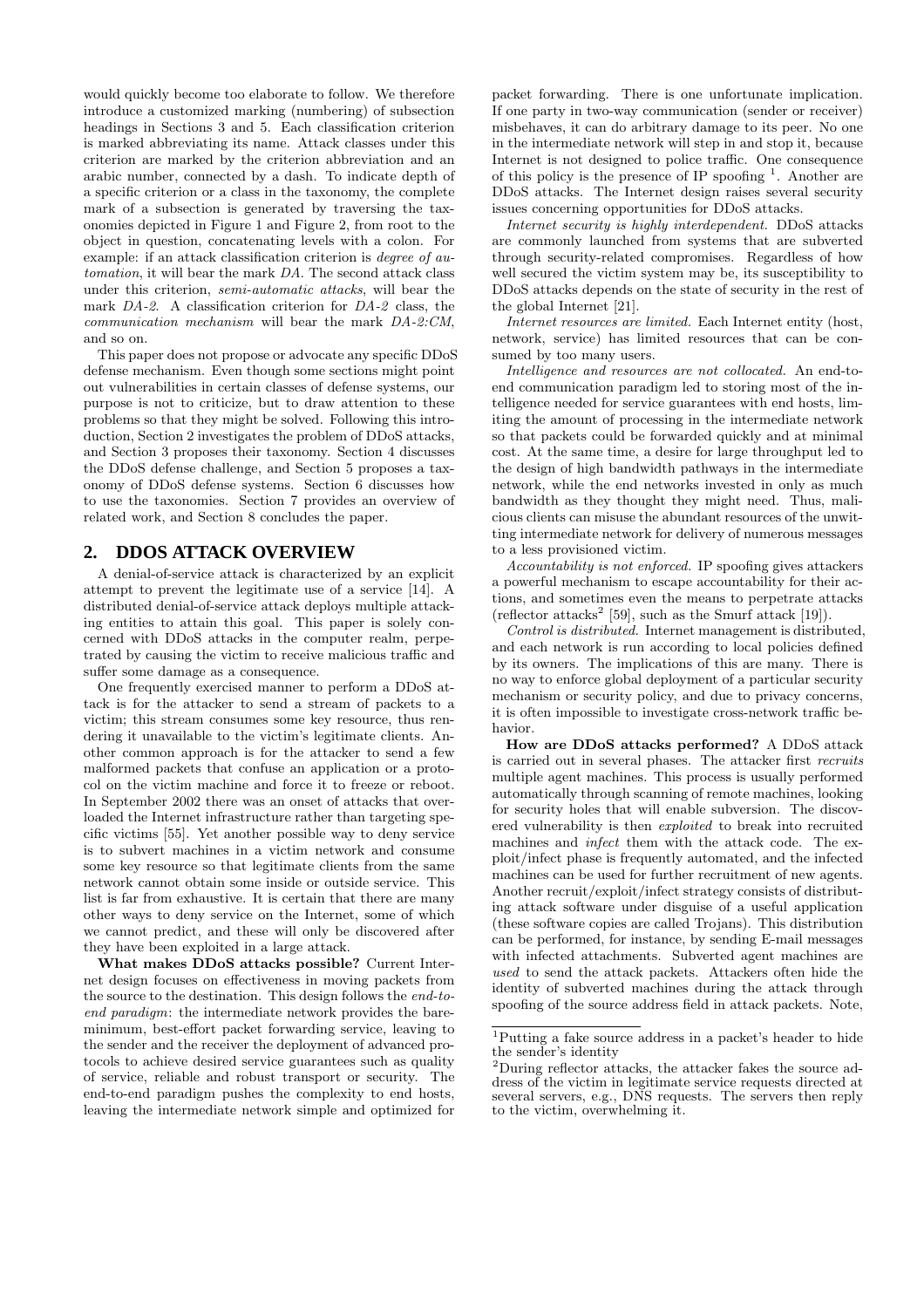however, that spoofing is not always required for a successful DDoS attack. With the exception of reflector attacks [59], all other attack types use spoofing only to hinder attack detection and characterization, and the discovery of agent machines.

Why do people perpetrate DDoS attacks? The main goal is to inflict damage on the victim. Frequently the ulterior motives are personal reasons (a significant number of DDoS attacks are perpetrated against home computers, presumably for purposes of revenge), or prestige (successful attacks on popular Web servers gain the respect of the hacker community). However, some DDoS attacks are performed for material gain (damaging a competitor's resources or blackmailing companies) or for political reasons (a country at war could perpetrate attacks against its enemy's critical resources, potentially enlisting a significant portion of the entire country's computing power for this action). In some cases, the true victim of the attack might not be the actual target of the attack packets, but others who rely on the target's correct operation.

# **3. TAXONOMY OF DDOS ATTACKS**

In order to devise a taxonomy of DDoS attacks, we observe the means used to prepare and perform the attack (recruit, exploit and infect phases), the characteristics of the attack itself (use phase) and the effect it has on the victim. Figure 1 summarizes the taxonomy. In the remainder of this section we discuss each of the proposed criteria and classes.

# **DA: Degree of Automation**

Each of the recruit, exploit, infect and use phases can be performed manually or can be automated. Based on the degree of automation, we differentiate between manual, semiautomatic and automatic DDoS attacks.

# *DA-1: Manual*

The attacker manually scans remote machines for vulnerabilities, breaks into them, installs attack code, and then commands the onset of the attack. Only the early DDoS attacks belonged to the manual category. All of the recruitment actions were soon automated.

# *DA-2: Semi-Automatic*

In semi-automatic attacks, the DDoS network consists of handler (master) and agent (slave, daemon, zombie) machines. The recruit, exploit and infect phases are automated. In the use phase, the attacker specifies the attack type, onset, duration and the victim via the handler to agents, who send packets to the victim.

# *DA-2:CM: Communication Mechanism*

Based on the communication mechanism deployed between agent and handler machines, we divide semi-automatic attacks into attacks with direct communication and attacks with indirect communication.

# *DA-2:CM-1: Direct Communication*

During attacks with direct communication, the agent and handler machines need to know each other's identity in order to communicate. This is usually achieved by hard-coding the IP address of the handler machines in the attack code that is later installed at the agent machine. Each agent then

reports its readiness to the handlers, who store its IP address for later communication. The obvious drawback of this approach for the attacker is that discovery of one compromised machine can expose the whole DDoS network. Also, since agents and handlers listen to network connections, they are identifiable by network scanners.

# *DA-2:CM-2: Indirect Communication*

Attacks with indirect communication use some legitimate communication service to synchronize agent actions. Recent attacks have used IRC (Internet chat program) channels [21]. The use of IRC services replaces the function of a handler, since the IRC channel offers sufficient anonymity to the attacker. The agents do not actively listen to network connections (which means they cannot be discovered by scanners), but instead use the legitimate IRC service and their control packets cannot be easily differentiated from legitimate chat traffic. The discovery of a single agent may lead no further than the identification of one or more IRC servers and channel names used by the DDoS network. From there, identification of the DDoS network depends on the ability to track agents currently connected to the IRC server (which may be the subset of all subverted machines). To further avoid discovery, attackers frequently deploy channelhopping, using any given IRC channel for short periods of time. Since IRC service is maintained in a distributed manner, and the IRC server hosting a particular IRC channel may be located anywhere in the world, this hinders investigation. Although the IRC service is the only known example of indirect communication so far, there is nothing to prevent attackers from subverting other legitimate services for similar purposes.

# *DA-3: Automatic*

Automatic DDoS attacks automate the use phase in addition to the recruit, exploit and infect phases, and thus avoid the need for any communication between attacker and agent machines. The start time of the attack, attack type, duration and victim are preprogrammed in the attack code. Deployment mechanisms of this attack class offer minimal exposure to the attacker, since he is only involved in issuing a single command — at the start of the recruitment process. The hardcoded attack specification suggests a single-purpose use of the DDoS network, or the inflexible nature of the system. However, the propagation mechanisms usually leave a backdoor to the compromised machine open, enabling easy future access and modification of the attack code. Further, if agents communicate through IRC channels, these channels can be used to modify the existing code [56].

# *DA-2 and DA-3:HSS: Host Scanning and Vulnerability Scanning Strategy*

Both semi-automatic and automatic attacks recruit the agent machines by deploying automatic scanning and propagation techniques, usually through use of worms or Trojans. About 3 million scans per day were reported in [75], which aggregated and analyzed firewall logs from over 1600 networks. 20% to 60% of these scans are Web server vulnerability scans and are linked to worm propagation attempts. The goal of the host scanning strategy is to chose addresses of potentially vulnerable machines to scan. The vulnerability scanning then goes through chosen list of addresses and probes for vulnerabilities. Based on the host scanning strategy,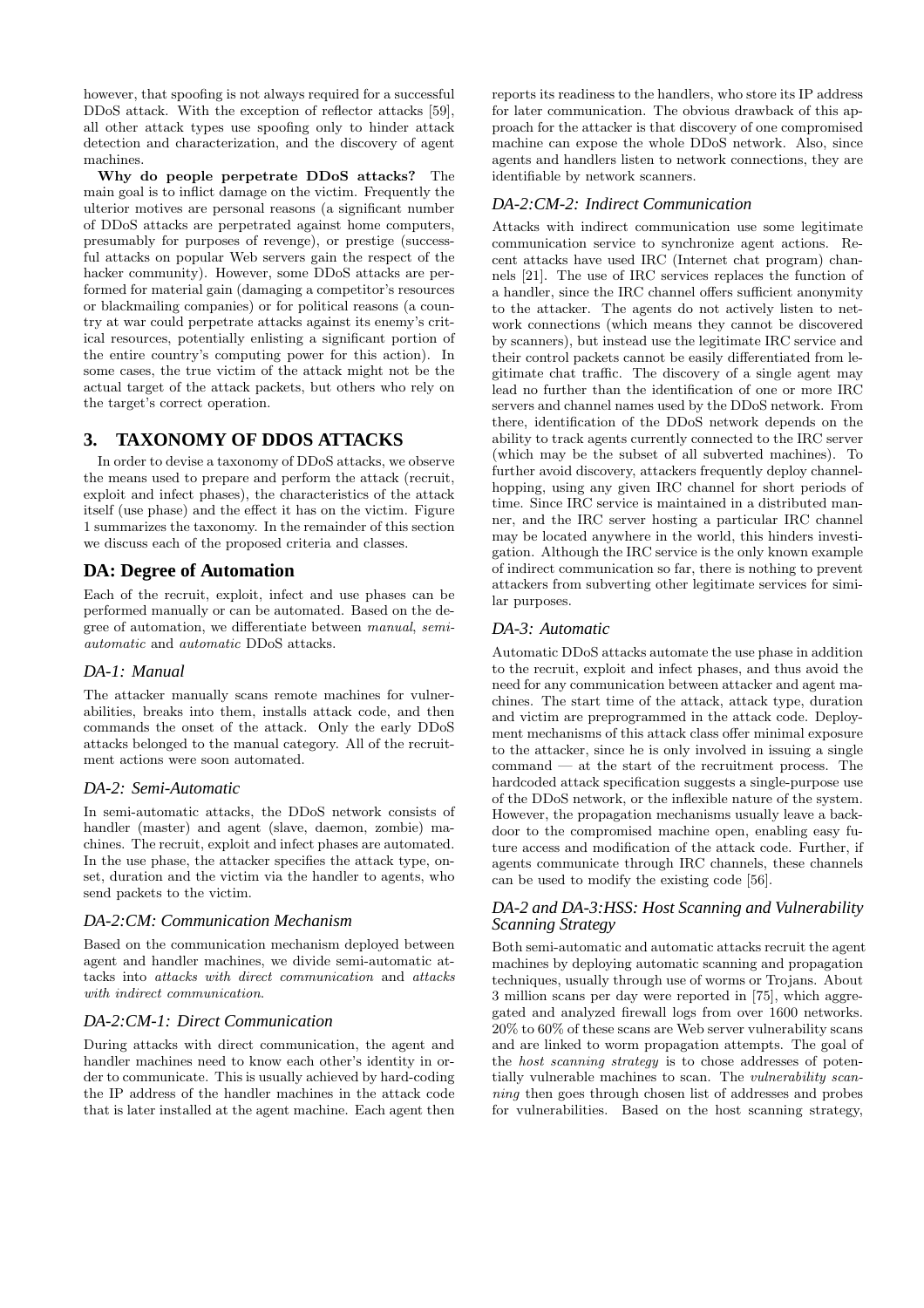

Figure 1: Taxonomy of DDoS Attack Mechanisms

we differentiate between attacks that deploy random scanning, hitlist scanning, signpost scanning, permutation scanning and local subnet scanning, using material presented in [72, 70]. Based on the vulnerability scanning strategy, we differentiate between attacks that deploy horizontal scanning, vertical scanning, coordinated scanning and stealthy scanning, using material presented in [75, 69]. Attackers usually combine the scanning and exploit phases and our description of scanning techniques relates to this model.

#### *DA-2 and DA-3:HSS-1: Random Scanning*

During random scanning, each compromised host probes random addresses in the IP address space<sup>3</sup>, using a different seed. Code Red (CRv2) performed random scanning [53]. Random scanning potentially creates a high traffic volume. Since many scanned addresses are likely to be in different networks, there is a high amount of internetwork traffic. Also, as infection reaches saturation point (a high percentage of vulnerable machines are infected), duplicate probes to the same addresses escalate, as there is no synchronization of scanning attempts from different infected hosts. The high traffic volume can lead to attack detection.

#### *DA-2 and DA-3:HSS-2: Hitlist Scanning*

A machine performing hitlist scanning probes all addresses from an externally supplied list. When it detects a vulnerable machine, it sends a portion of the initial hitlist to the recipient and keeps the rest. Hitlist scanning allows for great propagation speed and no collisions during the scanning phase. If an attacker compiled a list of all vulnerable In-

ternet machines (flash worm [70]) he could infect entire population within 30 seconds. The disadvantage to the attacker is that the hitlist needs to be assembled in advance. The information is collected through some inconspicuous means such as using public information on machines running vulnerable software (e.g., found at netscan.org) or using slow scans over several months or years. Another disadvantage is that the portion of the hitlist needs to be transmitted to machines that are being infected. If the list is too large, this traffic might be of high volume and lead to attack detection; if it is too small, it will generate a small agent population.

#### *DA-2 and DA-3:HSS-3: Signpost Scanning*

Signpost scanning (also called topological scanning in [72, 70]) takes advantage of habitual communication patterns of the compromised host to select new targets. E-mail worms use signpost scanning, exploiting the information from address books of compromised machines for their spread. A Web-server-based worm could spread by infecting each vulnerable Web browser of clients that click on the server's Web page, and then further infecting servers of subsequent Web pages visited by these clients (this worm is called contagion worm in [70]). Signpost scanning does not generate a high traffic load and thus reduces chances of attack detection. The drawback is that the spreading speed depends on agent machines and their user behavior, i.e. it is not controllable by the attacker. The recruitment thus may be slower and less complete than with other scanning techniques.

#### *DA-2 and DA-3:HSS-4: Permutation Scanning*

During permutation scanning, all compromised machines share a common pseudo-random permutation of the IP address space; each IP address is mapped to an index in this permutation. Permutation scanning is preceded by small

<sup>3</sup>Some researchers have pointed out that this scanning is only effective in densely populated IPv4 address space, and would be less successful in a vast, sparsely populated IPv6 address space.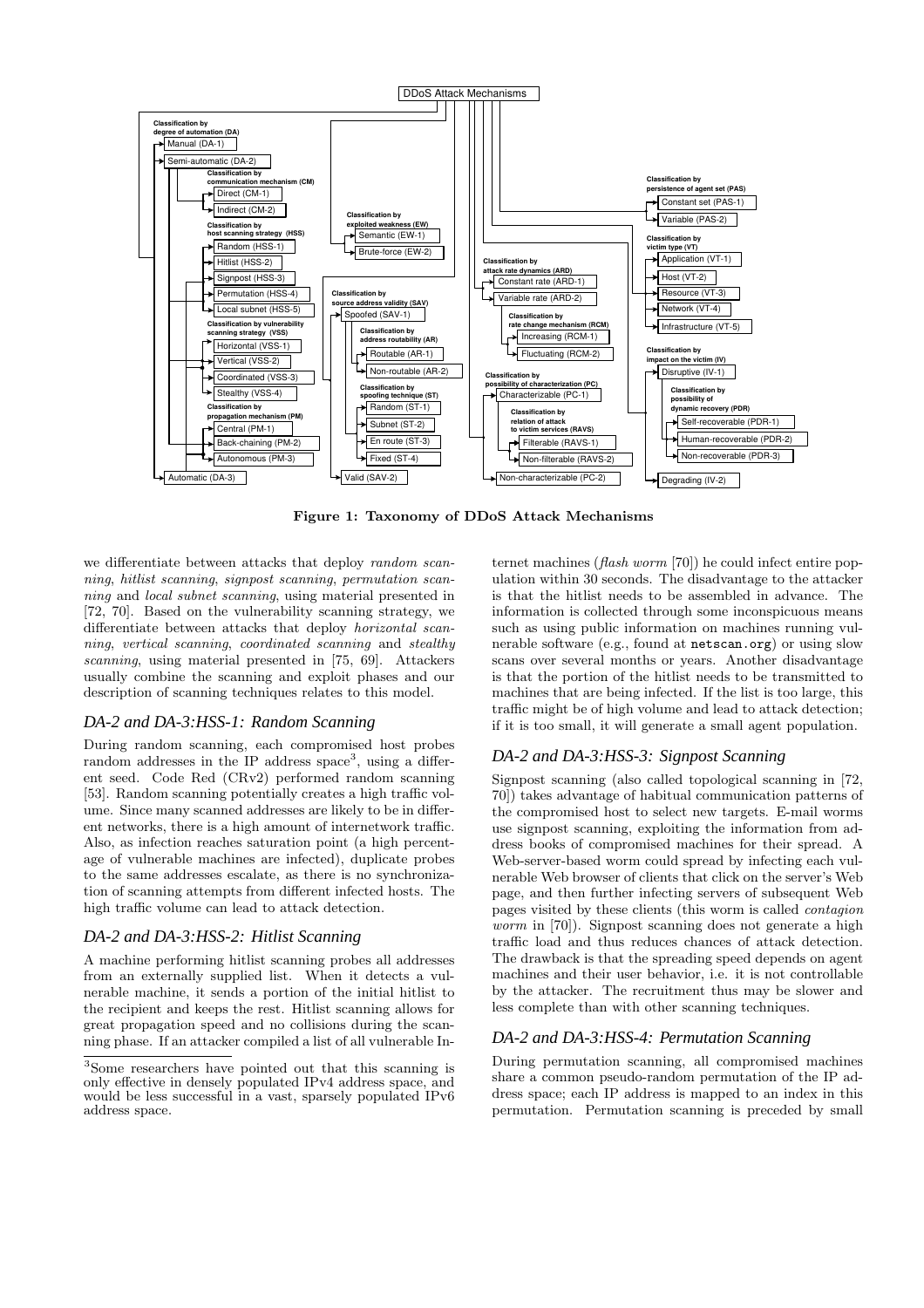hitlist scanning during which an initial population of agents is formed. A machine infected during this initial phase begins scanning through the permutation by using the index computed from its IP address as a starting point. A machine infected by permutation scanning always starts from a random point in the permutation. Whenever a scanning host sees an already-infected machine, it chooses a new random starting point. After encountering some threshold number of infected machines, a worm copy becomes dormant to minimize collisions. Permutation scanning has the effect of providing a semi-coordinated, comprehensive scan and minimizing duplication of effort. This technique is described in [72, 70] as not yet seen in the wild. The analysis provided there shows that the spreading speed could be on the order of 15 minutes if 10,000 entry hitlist is used and a worm generates 100 scans per second. As infection progresses, a large percentage of infected machines become dormant. This results in a very low number of duplicated scans and hinders detection.

# *DA-2 and DA-3:HSS-5: Local Subnet Scanning*

Local subnet scanning can be added to any of the previously described techniques to preferentially scan for targets that reside on the same subnet as the compromised host. Using this technique, a single copy of the scanning program can compromise many vulnerable machines behind a firewall. The Code Red II [13] and the Nimda Worm [17] used local subnet scanning.

# *DA-2 and DA-3:VSS-1: Horizontal Scanning*

This is the common type of the scan for worms. Scanning machines are looking for a specific vulnerability, scanning the same destination port on all machines from the list, assembled through host scanning techniques.

# *DA-2 and DA-3:VSS-2: Vertical Scanning*

This is the common type of the scan for intrusions and multiple vector worms. Scanning machines probe multiple ports at a single destination, looking for any way to break in.

#### *DA-2 and DA-3:VSS-3: Coordinated Scanning*

This is the common type of the scan for intrusions and worms that favor local subnet scanning. Scanning machines are probing the same destination port(s) at multiple machines within a same local subnet (usually a /24 subnet). This yields an effective goal of looking for a specific vulnerability within a given network.

# *DA-2 and DA-3:VSS-4: Stealthy Scanning*

Any of the above scans (horizontal, vertical or coordinated) could be performed slowly, over a long time period, to avoid detection by intrusion detection systems.

# *DA-2 and DA-3:PM: Propagation Mechanism*

After the recruit and exploit phases, the agent machine is infected with the attack code. Based on the attack code propagation mechanism during the infect phase, we differentiate between attacks that deploy central source propagation, back-chaining propagation and autonomous propagation, using the material presented in [21].

# *DA-2 and DA-3:PM-1: Central Source Propagation*

During central source propagation, the attack code resides on a central server or set of servers. After compromise of the agent machine, the code is downloaded from the central source. The 1i0n [16] worm operated in this manner. Central source propagation imposes a large burden on a central server, generating high traffic and possibly leading to attack discovery. The central server is also a single point of failure; its removal prohibits further agent infection.

# *DA-2 and DA-3:PM-2: Back-Chaining Propagation*

During back-chaining propagation, the attack code is downloaded from the machine that was used to exploit the system. The infected machine then becomes the source for the next propagation step. The Ramen worm [18] and Morris Worm [33] used back-chaining propagation. Back-chaining propagation is more survivable than central-source propagation since it avoids a single point of failure (central server).

### *DA-2 and DA-3:PM-3: Autonomous Propagation*

Autonomous propagation avoids the file retrieval step by injecting attack instructions directly into the target host during the exploit phase. Code Red [12], the Warhol Worm [72] and numerous E-mail worms use autonomous propagation. Autonomous propagation reduces the frequency of network traffic needed for agent mobilization, and thus further reduces chances of attack discovery.

Note that one could easily imagine an attack that would not fall into any of the proposed manual, semi-automatic and automatic classes. For instance, just the recruit and use phases of the attack could be automated, and the exploit and infect phases could be performed manually. Generating classes to accommodate all combinations of automated and non-automated phases would introduce unnecessary complexity since most of these attacks are not likely to occur. We therefore limited our attention to known and probable combinations.

# **EW: Exploited Weakness to Deny Service**

DDoS attacks exploit different weaknesses to deny the service of the victim to its clients. We differentiate between semantic and brute-force attacks (also called *vulnerability* and flooding attacks in the literature).

### *EW-1: Semantic*

Semantic attacks exploit a specific feature or implementation bug of some protocol or application installed at the victim in order to consume excess amounts of its resources. For example, in the TCP SYN attack, the exploited feature is the allocation of substantial space in a connection queue immediately upon receipt of a TCP SYN request. The attacker initiates multiple connections that are never completed, thus filling up the connection queue. In the CGI request attack, the attacker consumes the CPU time of the victim by issuing multiple CGI requests. The NAPTHA [61] attack is an especially powerful attack on the TCP protocol. It initiates and establishes numerous TCP connections that consume the connection queue at the victim. NAPTHA bypasses the TCP protocol stack on the agent machine, not keeping the state for connections it originates. Instead, it participates in the connection, inferring reply attributes from received packets. Thus even a poorly provisioned agent machine can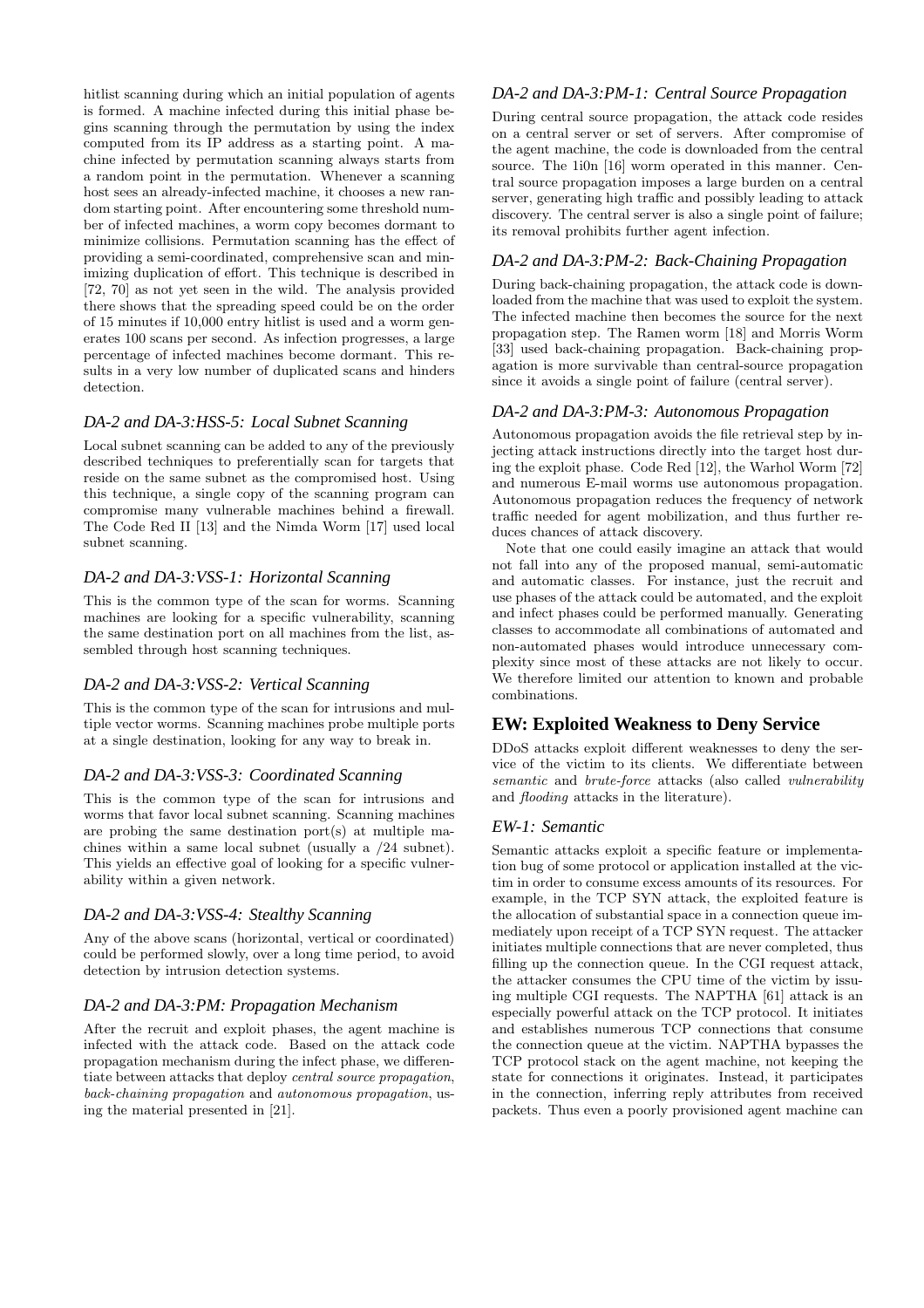easily deplete the resources of better provisioned victim.

#### *EW-2: Brute-Force*

Brute-force attacks are performed by initiating a vast amount of seemingly legitimate transactions. Since an intermediate network can usually deliver higher traffic volume than the victim network can handle, a high number of attack packets exhausts the victim's resources.

There is a thin line between semantic and brute-force attacks. Semantic attacks also overwhelm a victim's resources with excess traffic, and badly designed protocol features at remote hosts are frequently used to perform reflector bruteforce attacks, such as the DNS request attack [15] or the Smurf attack [19]. The difference is that the victim can usually substantially mitigate the effect of semantic attacks by modifying the misused protocols or deploying filters. However, it is helpless against brute-force attacks due to their misuse of legitimate services (filtering attempts also harm legitimate traffic) or due to its own limited resources (a victim cannot handle an attack that swamps its network bandwidth). Countering semantic attacks by modifying the deployed protocol or application pushes the corresponding attack mechanism into the brute-force category. For example, if the victim deploys TCP SYN cookies [20] to combat TCP SYN attacks, it will still be vulnerable to TCP SYN attacks that generate more requests than its network can accommodate. Classification of the specific attack needs to take into account both the attack mechanisms used, and the victim's configuration and deployed protocols.

It should be noted that brute-force attacks need to generate a much higher volume of attack packets than semantic attacks to inflict damage to the victim. So by modifying the deployed protocols, the victim pushes its vulnerability limit higher. It is also interesting to note that the variability of attack packet features (header and payload) is determined by the exploited weakness. Packets comprising semantic and some brute-force attacks must specify some valid header fields and possibly some valid contents. For example TCP SYN attack packets cannot vary the protocol or flag field, and HTTP flood packets must belong to an established TCP connection and therefore cannot spoof source addresses. On the other hand, attacks aiming simply to consume the victim's network resources could vary packet features at will, which greatly hinders the defense.

### **SAV: Source Address Validity**

IP spoofing plays an important role in DDoS attacks. If it were eliminated, reflector attacks [59] would be impossible and many other kinds of DDoS attacks could be solved through resource management techniques – giving the fair share of host or network resources to each source IP address. Based on the source address validity, we distinguish between spoofed source address and valid source address attacks.

#### *SAV-1: Spoofed Source Address*

This is the prevalent type of attack since it is always to attacker's advantage to spoof the source address, avoid accountability, and possibly create more noise for detection.

#### *SAV-1:AR: Address Routability*

Based on the address routability we differentiate between routable source address and non-routable source address attacks.

# *SAV-1:AR-1: Routable Source Address*

Attacks that spoof routable addresses take over the IP address of another machine. This is sometimes done not to avoid accountability, but to perform a reflector attack on the machine whose address was hijacked. One example of a reflector attack is a Smurf attack [19].

#### *SAV-1:AR-2: Non-Routable Source Address*

Attackers can spoof non-routable source addresses, some of which can belong to a reserved set of addresses (such as  $192.168.0.0/16$  or be part of an assigned but not used address space of some network. Attack packets carrying reserved addresses can be easily detected and discarded, while those packets carrying non-used addresses would be significantly harder to detect. Spoofing of non-used addresses, however, enables researchers to gain valuable insight into DDoS attacks, using backscatter technique [54].

### *SAV-1:ST: Spoofing Technique*

Spoofing technique defines how the attacker chooses the spoofed source address in its attack packets. Based on the spoofing technique, we divide spoofing attacks into *random*, subnet, en route and fixed spoofed source address attacks.

### *SAV-1:ST-1: Random Spoofed Source Address*

Many attacks spoof random source addresses in the attack packets, since this can simply be achieved by generating random 32-bit numbers and stamping packets with them. Attempts to prevent spoofing using ingress filtering [30] and route-based filtering [45, 58] force attackers to devise more sophisticated techniques, such as subnet and en route spoofing that can avoid current defense approaches.

#### *SAV-1:ST-2: Subnet Spoofed Source Address*

In subnet spoofing, the attacker spoofs a random address from the address space assigned to the agent machine's subnet. For example, a machine which is part of 131.179.192.0/24 network could spoof any address in the range 131.179.192.0 - 131.179.192.255. Since machines at a subnet share the medium (Ethernet) to reach the exit router (first hop en route to the outside world), spoofing can be detected by this router using fairly complicated techniques. It is impossible to detect it anywhere between the exit router and the victim. Subnet spoofing is useful for the attackers that compromise machines on networks running ingress filtering [30]. Such networks would easily detect and filter randomly spoofed packets. Subnet-spoofed packets bypass this filtering while still effectively hiding the address of the compromised machine.

#### *SAV-1:ST-3: En Route Spoofed Source Address*

An en route spoofed source address attack would spoof the address of a machine or subnet that lies along the path from the agent machine to the victim. There have not been any known instances of attacks that use en route spoofing, but this potential spoofing technique could affect route-based filtering [45, 58] and is thus discussed here.

#### *SAV-1:ST-4: Fixed Spoofed Source Address*

Attacker performing a reflector attack or wishing to place a blame for the attack on several specific machines would use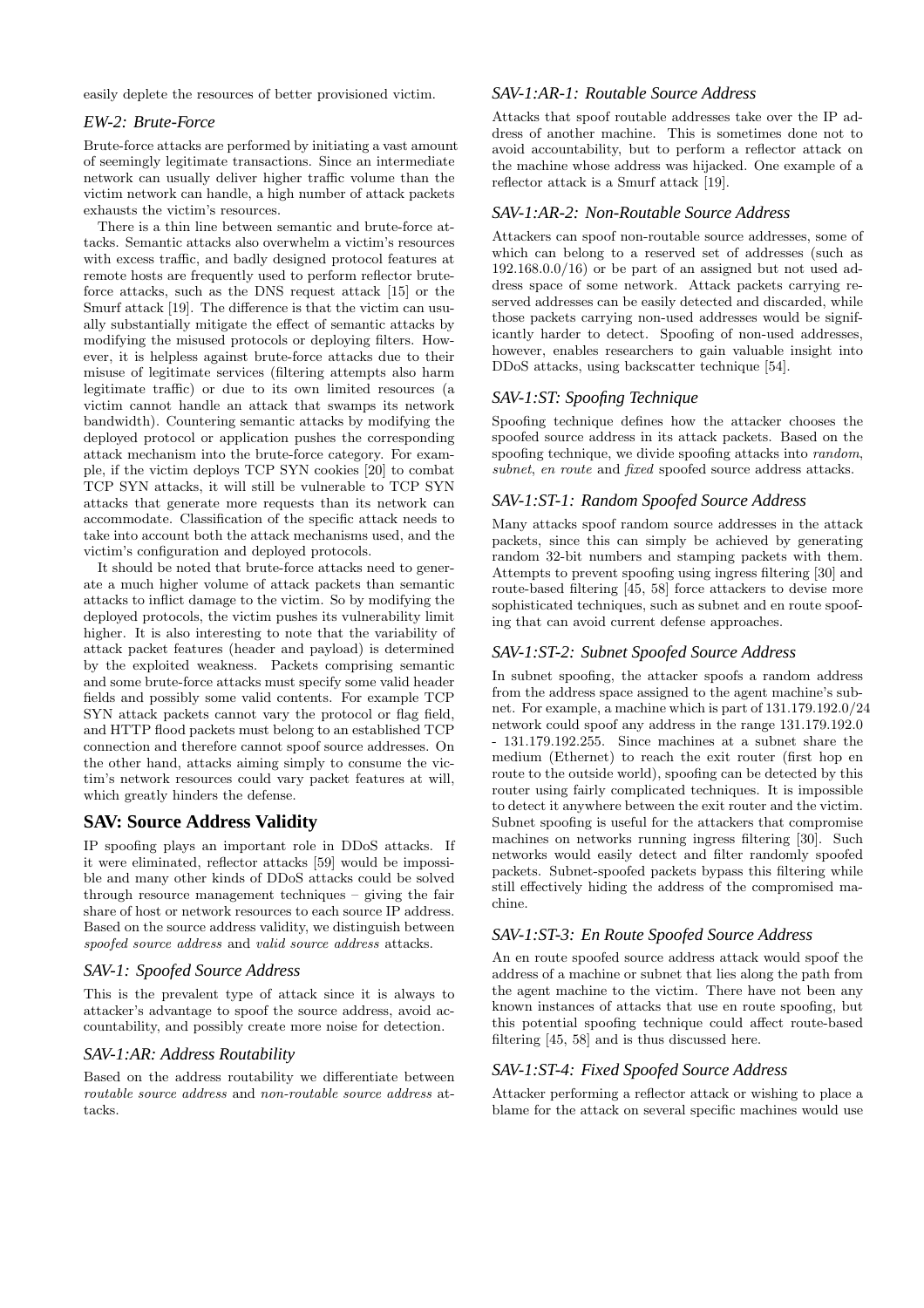fixed spoofing. Packets carry a source address chosen from a given list.

# *SAV-2: Valid Source Address*

Attackers benefit from source address spoofing and are likely to deploy it whenever possible. Valid source address attacks frequently originate from agent machines running Windows, since all Windows versions prior to XP do not export userlevel functions for packet header modification. Those attacks that target specific applications or protocol features must use valid source addresses if the attack mechanism requires several request/reply exchanges between an agent and the victim machine. One example of such an attack is NAPTHA [61].

# **ARD: Attack Rate Dynamics**

During the attack, each participating agent machine sends a stream of packets to the victim. Depending on the attack rate dynamics of an agent machine, we differentiate between constant rate and variable rate attacks.

# *ARD-1: Constant Rate*

The majority of known attacks deploy a constant rate mechanism. After the onset is commanded, agent machines generate attack packets at a steady rate, usually as many as their resources permit. The sudden packet flood disrupts the victim's services quickly. This approach provides the best cost-effectiveness to the attacker since he can deploy a minimal number of agents to inflict the damage. On the other hand, the large, continuous traffic stream can be detected as anomalous and arouse suspicion in the network hosting an agent machine, thus facilitating attack discovery.

# *ARD-2: Variable Rate*

Variable rate attacks vary the attack rate of an agent machine to delay or avoid detection and response.

# *ARD-2:RCM: Rate Change Mechanism*

Based on the rate change mechanism, we differentiate between increasing rate and fluctuating rate attacks.

# *ARD-2:RCM-1: Increasing Rate*

Attacks that have a gradually increasing rate lead to a slow exhaustion of the victim's resources. A victim's services could degrade slowly over a long time period, thus substantially delaying detection of the attack. Plus, these attacks could manipulate defenses that train their baseline models (see section AL-2:ADS-2:NBS-2)

# *ARD-2:RCM-2: Fluctuating Rate*

Attacks that have a fluctuating rate adjust the attack rate based on the victim's behavior or preprogrammed timing, occasionally relieving the effect to avoid detection. For example, during a pulsing attack, agents periodically abort the attack and resume it at a later time. If this behavior is simultaneous for all agents, the victim experiences periodic service disruptions. If, however, agents are divided into groups that coordinate so that one group is always active, then the victim experiences continuous denial-of-service while the network hosting agent machine may not notice any prolonged anomaly.

# **PC: Possibility of Characterization**

Looking at the content and header fields of attack packets, it is sometimes possible to characterize the attack. Characterization then may lead to devising of filtering rules. Based on the possibility of characterization, we differentiate between characterizable and non-characterizable attacks.

# *PC-1: Characterizable*

Characterizable attacks are those that target specific protocols or applications at the victim and can be identified by a combination of IP header and transport protocol header values, or maybe even packet contents. Examples include the TCP SYN attack (only packets with SYN bit set in the TCP header can potentially be part of the attack), ICMP ECHO attack, DNS request attack, etc.

# *PC-1:RAVS: Relation of Attack to Victim Services*

Characterizable attacks are further divided, based on the relation of attack to victim services, into filterable and nonfilterable attacks.

# *PC-1:RAVS-1: Filterable*

Filterable attacks are those that use malformed packets or packets for non-critical services of the victim's operation. These can thus be filtered by a firewall. Examples of such attacks are a UDP flood attack or an ICMP ECHO flood attack on a Web server. Since a Web server only needs TCP traffic and some DNS traffic (which can be characterized as permitting only those inbound UDP packets that are DNS replies to previous outbound DNS requests), it can easily block all other inbound UDP traffic and all ICMP traffic, and still operate correctly.

# *PC-1:RAVS-2: Non-Filterable*

Non-filterable attacks use well-formed packets that request legitimate (and critical) services from the victim. Thus, filtering all packets that match the attack characterization would lead to an immediate denial of the specified service to both attackers and legitimate clients. Examples are HTTP requests flooding a Web server or a DNS request flood targeting a name server. In the case of non-filterable attacks, the contents of an attack packet are indistinguishable from the contents of packets originating from a legitimate client.

# *PC-2: Non-Characterizable*

Non-characterizable attacks attempt to consume network bandwidth using a variety of packets that engage different applications and protocols. Sometimes packets will even be randomly generated using reserved protocol numbers.

Note that classification of attack as characterizable or not depends strongly on the resources that can be dedicated to characterization and the level of characterization. For instance, an attack using a mixture of TCP SYN, TCP ACK, ICMP ECHO, ICMP ECHO REPLY and UDP packets would probably be characterizable, but only after considerable effort and time, and only if one had access to a sophisticated characterization tool. Also, an attack using a mixture of TCP packets with various combinations of TCP header fields can be characterized as a TCP attack, but finer characterization would probably be costly. So, when performing classification of attacks into characterizable or non-characterizable, a lot is left to interpretation, and ease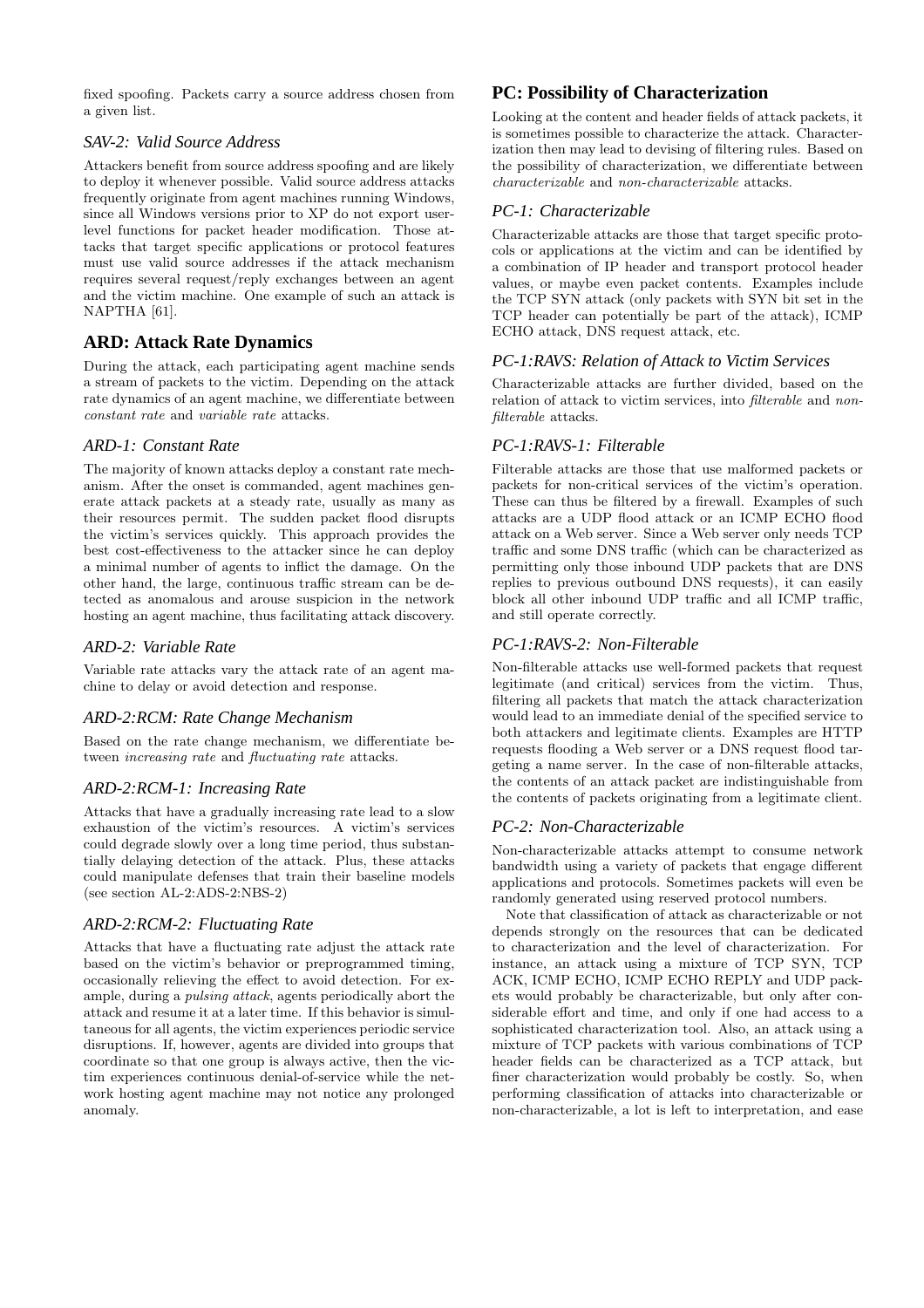of characterization should be taken into account.

#### **PAS: Persistence of Agent Set**

Recently there were occurrences of attacks that varied the set of agent machines active at any one time, avoiding detection and hindering traceback. We regard this technique as important since it invalidates assumptions underlying many defense mechanisms – that agents are active throughout the attack and can thus be traced back following the path of the attack traffic. We divide attacks, based on the persistence of the agent set, into attacks with constant agent set and attacks with variable agent set.

#### *PAS-1: Constant Agent Set*

During attacks with a constant agent set, all agent machines act in a similar manner, taking into account resource constraints. They receive the same set of commands and are engaged simultaneously during the attack. Examples are an attack in which all agents start sending attack traffic simultaneously,<sup>4</sup> or they engage in a pulsing attack but the "on" and "off" periods for pulses match over all agent machines.

### *PAS-2: Variable Agent Set*

During attacks with a variable agent set, the attacker divides all available agents into several groups and engages only one group of agents at any one time — like the army general who deploys his battalions at different times and places. A machine could belong to more than one group, and groups could be engaged again after a period of inactivity. One example attack of the variable agent set type is an attack in which several agent groups take turns pulsing, thus flooding the victim with a constant flow of packets.

# **VT: Victim Type**

As discussed briefly in Section 2, attacks need not be perpetrated against a single host machine. Depending on the type of victim, we differentiate between application, host, resource, network and infrastructure attacks.

#### *VT-1: Application*

Application attacks target a given application on the victim host, thus disabling legitimate client use of that application and possibly tying up resources of the host machine. If the shared resources of the host machine are not completely consumed, other applications and services should still be accessible to the users. For example, a bogus signature attack on an authentication server ties up resources of the signature verification application, but the target machine will still reply to ICMP ECHO requests, and other applications that do not require authenticated access should still work.<sup>5</sup>

Detection of application attacks is challenging because other applications on the attacked host continue their operations undisturbed, and the attack volume is usually small enough not to appear anomalous. The attack packets are

virtually indistinguishable from legitimate packets at the transport level (and frequently at the application level), and the semantics of the targeted application must be heavily used for detection. Since there are typically many applications on a host machine, each application would have to be modelled in the defense system and then its operation monitored to account for possible attacks. Once detection is performed, the host machine has sufficient resources to defend against these small volume attacks, provided that it can separate packets that are legitimate from those that are part of the attack.

### *VT-2: Host*

Host attacks disable access to the target machine completely by overloading or disabling its communication mechanism or making a host crash, freeze or reboot. An example of this attack is a TCP SYN attack [20]. All attack packets carry the destination address of the target host. If protocols running on the host are properly patched, the host attacks likely to be perpetrated against it are reduced to attacks that consume network resources. The high packet volume of such attacks facilitates detection, but the host cannot defend against these attacks alone. It must usually request help from some upstream machine (e.g., an upstream firewall).

#### *VT-3: Resource Attacks*

Resource attacks target a critical resource in the victim's network such as a specific DNS server, a router or a bottleneck link. The paths of the attack packets merge before or at the target resource and may diverge afterwards. These attacks can usually be prevented by replicating critical services and designing a robust network topology.

### *VT-4: Network Attacks*

Network attacks consume the incoming bandwidth of a target network with attack packets whose destination address can be chosen from the target network's address space. These attacks can deploy various packets (since it is volume and not content that matters) and are easily detected due to their high volume. The victim network must request help from upstream networks for defense since it cannot handle the attack volume itself.

#### *VT-5: Infrastructure*

Infrastructure attacks target some distributed service that is crucial for global Internet operation. Examples include the attacks on domain name servers [55], large core routers, routing protocols, certificate servers, etc. The key feature of these attacks is not the mechanism they deploy to disable the target (e.g., from the point of view of a single attacked core router, the attack can still be regarded as a host attack), but the simultaneity of the attack on multiple instances of a critical service in the Internet infrastructure. Infrastructure attacks can only be countered through the coordinated action of multiple Internet participants.

# **IV: Impact on the Victim**

Depending on the impact of a DDoS attack on the victim, we differentiate between disruptive and degrading attacks.

# *IV-1: Disruptive*

The goal of disruptive attacks is to completely deny the victim's service to its clients. All currently reported attacks

<sup>&</sup>lt;sup>4</sup>The definition of a "simultaneous start" is somewhat relaxed in this context since the attacker's command travels to the agents with a variable delay. Further, because agent machines are under different loads they do not start sending at the exact same moment. This lack of perfect synchronization was used in [37] to gain valuable insight into number of agents used in some observed attacks.

<sup>&</sup>lt;sup>5</sup>This example assumes that CPU time is shared in a fair manner between all active applications.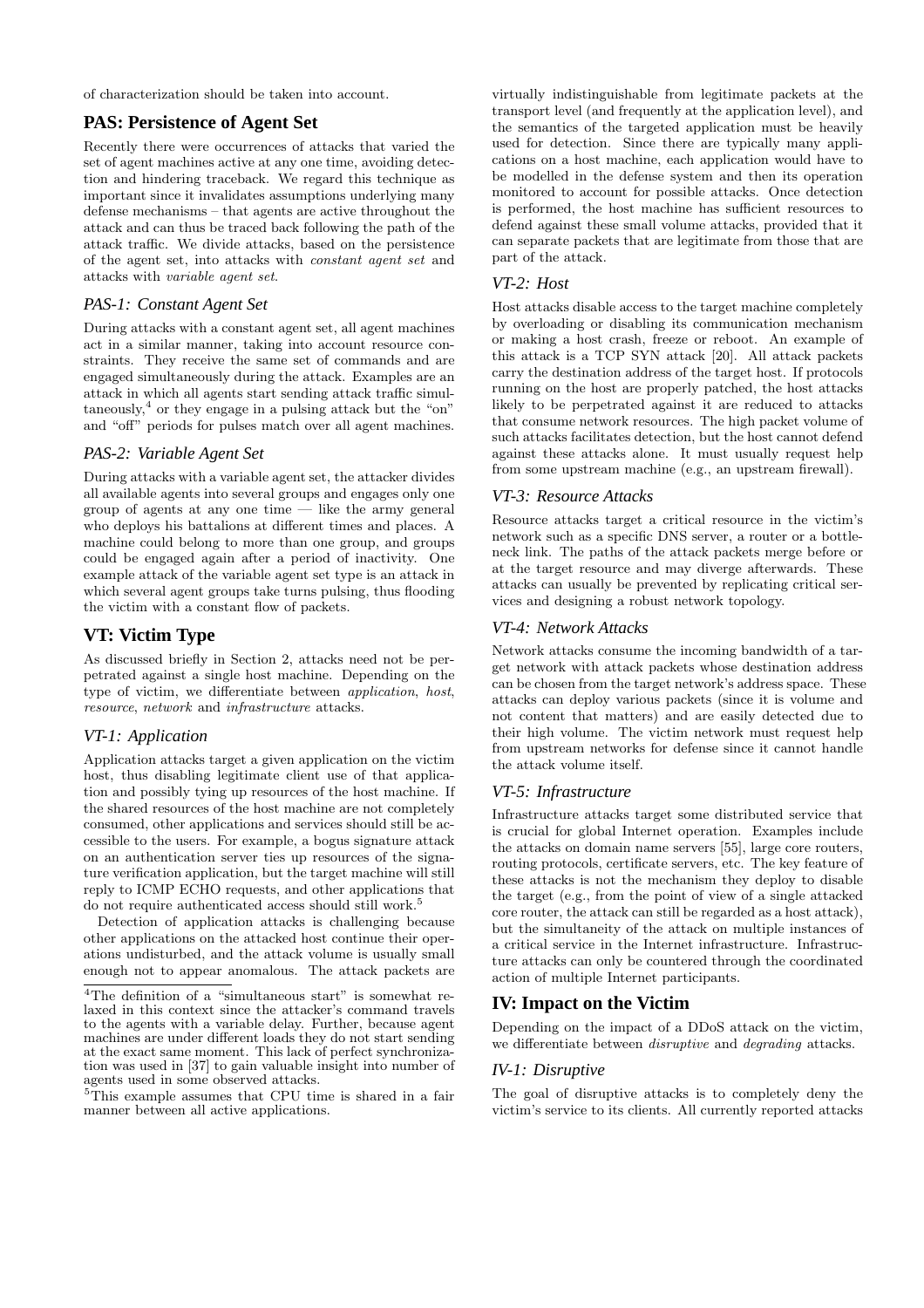belong to this category.

#### *IV-1:PDR: Possibility of Dynamic Recovery*

Depending on the possibility of dynamic recovery during or after the attack, we differentiate between self-recoverable, human-recoverable and non-recoverable attacks.

#### *IV-1:PDR-1: Self-Recoverable*

In the case of self-recoverable attacks, the victim recovers without any human intervention, as soon as the influx of attack packets has stopped. For example, if the attack was a UDP flooding attack, tying up the victim's network resources, the victim will be able to use these resources when the attack stops. A prompt defense could make these attacks transparent to the legitimate clients.

#### *IV-1:PDR-2: Human-Recoverable*

A victim of a human-recoverable attack requires human intervention (e.g., rebooting the victim machine or reconfiguring it) for recovery, after the attack is stopped. For example, an attack that causes the victim machine to crash, freeze or reboot would be classified as a human-recoverable attack.

#### *IV-1:PDR-3: Non-Recoverable*

Non-recoverable attacks inflict permanent damage to victim's hardware. A new piece of hardware must be purchased for recovery. While non-recoverable attacks are conceivable, the authors have no reliable information that they have occurred in practice.

# *IV-2: Degrading*

The goal of degrading attacks is to consume some (presumably constant) portion of a victim's resources, seriously degrading service to legitimate customers. Since these attacks do not lead to total service disruption, they could remain undetected for a long time. On the other hand, damage inflicted on the victim's business could be immense. For example, an attack that effectively ties up 30% of the victim's resources would lead to a denial-of-service to some percentage of customers during high load periods, and possibly slower average service. Some customers, dissatisfied with the quality, would consequently change their service provider, and the attack victim would lose income. Alternately, the false load could result in the victim spending money to upgrade its servers and networks. The addition of new resources could easily be countered by the attacker through more powerful attacks. Almost all existing proposals to counter DDoS attacks would fail to address degrading attacks.

# **4. DDOS DEFENSE CHALLENGE**

The seriousness of the DDoS problem and the increased frequency, sophistication and strength of attacks have led to the proposal of numerous defense mechanisms. Yet, although many solutions have been developed, the problem is hardly tackled, let alone solved. Why is this so? There are several serious factors that hinder the advance of DDoS defense research.

Need for a distributed response at many points on the Internet. The previous sections have elaborated on the fact that there are many possible DDoS attacks, very few of which can be handled only by the victim. It is frequently

necessary to have a distributed, possibly coordinated response system. It is also crucial that the response be deployed at many points on the Internet to cover diverse choices of agents and victims. Since the Internet is administered in a distributed manner, wide deployment of any defense system or even cooperation between networks cannot be enforced or guaranteed. This discourages many researchers from even designing distributed solutions.

Economic and social factors. A distributed response system must be deployed by parties that do not suffer direct damage from the DDoS attack (source or intermediate networks). This implies an unusual economic model since parties that will sustain the deployment cost are not the parties that directly benefit from the system. Similar problems, such as the Tragedy of the Commons [34], have been handled historically through legislative measures, and it is possible that the DDoS problem will eventually attract sufficient attention of lawmakers to invoke a legislative response. Until then, it is possible that many good distributed solutions will achieve only sparse deployment and will thus have a very limited effect.

Lack of detailed attack information. It is necessary to thoroughly understand DDoS attacks in order to design imaginative solutions for them. While there exist publicly available analyses of popular DDoS attack tools [27, 28, 29, 64], what is lacking is the information on frequency of various attack types (e.g., UDP floods, TCP SYN floods), and the distribution of the attack parameters such as rate, duration of the attack, packet size, number of agent machines, attempted response and its effectiveness, damages suffered, etc. It is generally believed that publicly reporting attacks damages the business reputation of the victim network. Attacks are therefore reported only to government organizations under obligation to keep the details secret.

Some notable efforts were made by researchers to infer necessary information from packet traces gathered at their organizations. CAIDA's backscatter packet analysis technique [54] provides a valuable insight into frequency, duration and rate distribution of various attack types. This information was gathered by observing reply packets send to an unused IP address range at CAIDA. ISI/USC attack traffic analysis [37] provided information about the likely number of agents involved in several attacks observed in Los Nettos packet traces. Both of these efforts are a step in the right direction, but they still reveal only a small part of the total picture.

Lack of defense system benchmarks. Many vendors and researchers make bold claims that their solution completely handles the DDoS problem. There is currently no benchmark suite of attack scenarios or established evaluation methodology that would enable comparison between defense systems. Such a situation is likely to discourage networks from investing in DDoS protection, since they cannot be assured of the quality of the product being purchased.

Difficulty of large-scale testing. DDoS defenses need to be tested in a realistic environment. This is currently impossible due to the lack of large-scale testbeds, safe ways to perform live distributed experiments across the Internet, or detailed and realistic simulation tools that can support several thousands of nodes. Claims about defense system performance are thus made based on small-scale experiments and simulations, and are not credible. This situation will likely change in the near future. The US National Science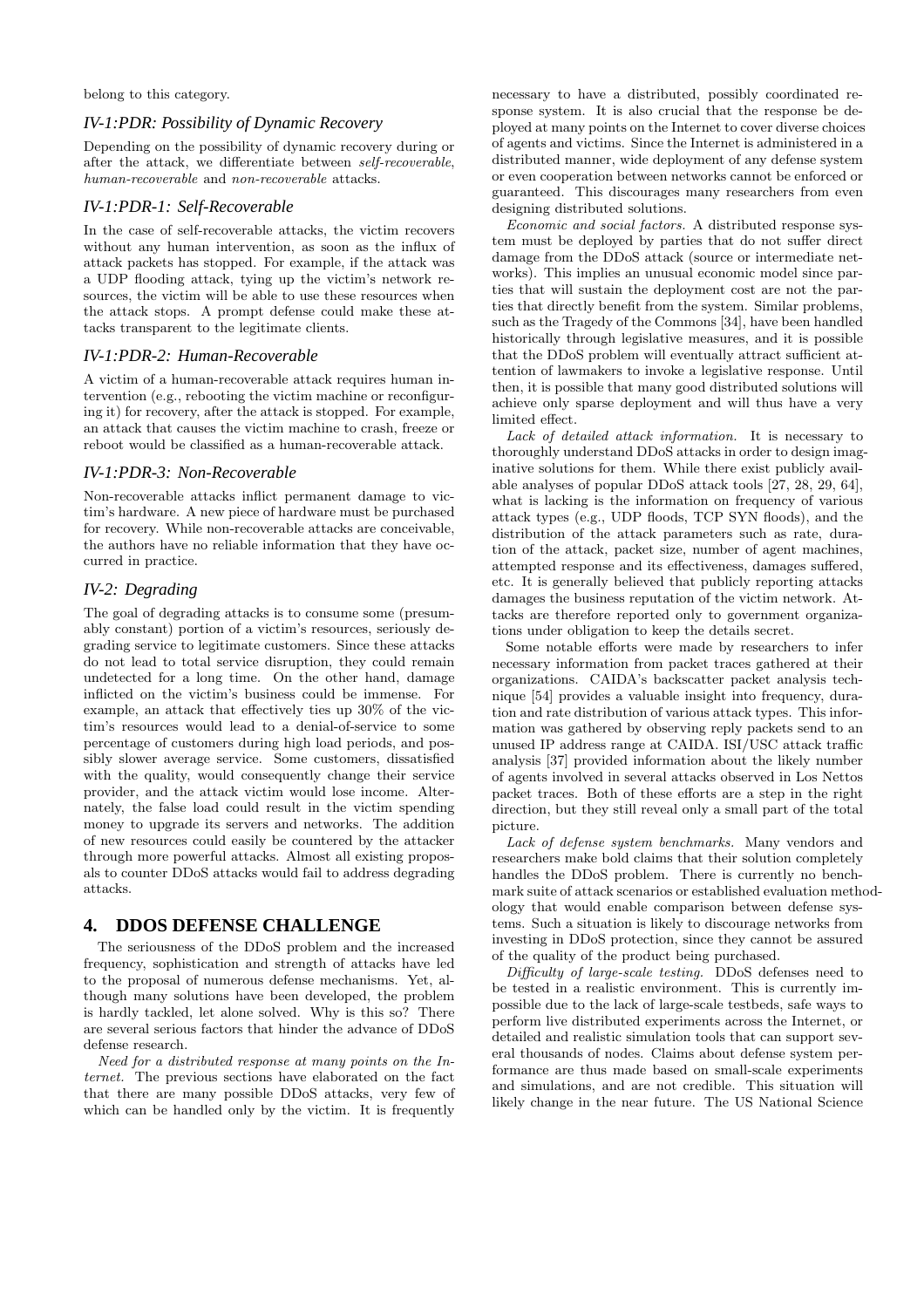Foundation is currently funding development of a large-scale cybersecurity test bed and has sponsored research efforts to design benchmarking suites and measurement methodology for security systems evaluation. We expect that this will greatly improve DDoS defense research.

# **5. TAXONOMY OF DDOS DEFENSES**

The proposed taxonomy of DDoS defenses is shown in Figure 2. The remainder of this section will discuss each of the proposed classes of defense mechanisms.

# **AL: Activity Level**

Based on the activity level of DDoS defense mechanisms, we differentiate between preventive and reactive mechanisms.

# *AL-1: Preventive*

Preventive mechanisms attempt either to eliminate the possibility of DDoS attacks altogether or to enable potential victims to endure the attack without denying services to legitimate clients.

# *AL-1:PG: Prevention Goal*

According to the prevention goal, we further divide preventive mechanisms into attack prevention and denial-of-service prevention mechanisms.

# *AL-1:PG-1: Attack Prevention*

Attack prevention mechanisms modify systems and protocols on the Internet to eliminate the possibility of subversion or of performing a DDoS attack. The history of computer security suggests that a prevention approach can never be 100% effective, since global deployment cannot be guaranteed. However, doing a good job here will certainly decrease the frequency and strength of DDoS attacks. Deploying comprehensive prevention mechanisms can make a host resilient to known protocol attacks. Also, these approaches are inherently compatible with and complementary to all other defense approaches.

# *AL-1:PG-1:ST: Secured Target*

Based on the secured target, we further divide attack prevention mechanisms into system security and protocol security mechanisms.

# *AL-1:PG-1:ST-1: System Security*

System security mechanisms increase the overall Internet security, guarding against illegitimate accesses to a machine, removing application bugs and updating protocol installations to prevent intrusions and misuse. DDoS attacks are successful due to large numbers of subverted machines that cooperatively generate attack streams. If these machines were secured, the attackers would lose their army, and the DDoS threat would lessen. Prevention also benefits the deploying machines, guarding them from the intrusions and potential damage. Examples of system security mechanisms include monitored access to the machine [71], applications that download and install security patches, firewall systems [49], intrusion detection systems [6], and worm defense systems [73].

# *AL-1:PG-1:ST-2: Protocol Security*

Protocol security mechanisms address the problem of a bad protocol design. For example, many protocols contain operations that are cheap for the client but expensive for the server. Such protocols can be misused to exhaust the resources of a server by initiating large numbers of simultaneous transactions. Classic misuse examples are the TCP SYN attack, the authentication server attack, and the fragmented packet attack (in which the attacker bombards the victim with malformed packet fragments, forcing it to waste its resources on reassembly attempts), etc. IP source address spoofing is another example: the design of current routing protocols offers no ability for enforcement of valid source addresses. Examples of protocol security mechanisms include guidelines for a safe protocol design in which resources are committed to the client only after sufficient authentication is done [44, 50], or the client has paid a sufficient price [5], deployment of a powerful proxy server that completes TCP connections [63], TCP SYN cookies [11], protocol scrubbing that removes ambiguities from protocols that can be misused for attacks [47], approaches that eliminate spoofing [58, 45, 30], etc.

# *AL-1:PG-2: DoS Prevention*

Denial-of-service prevention mechanisms enable the victim to endure attack attempts without denying service to legitimate clients. This is done either by enforcing policies for resource consumption or by ensuring that abundant resources exist so that legitimate clients will not be affected by the attack.

# *AL-1:PG-2:PM: Prevention Method*

Based on the prevention method, we divide DoS prevention mechanisms into resource accounting and resource multiplication mechanisms.

# *AL-1:PG-2:PM-1: Resource Accounting*

Resource accounting mechanisms police the access of each user to resources based on the privileges of the user and his behavior. The user in this case might be a process, a person, an IP address, or a set of IP addresses having something in common. Resource accounting mechanisms guarantee fair service to legitimate well-behaved users. In order to avoid user identity theft, they are usually coupled with legitimacybased access mechanisms that verify the user's identity. Approaches proposed in [40, 76, 68, 31, 43] illustrate resource accounting mechanisms. On the extreme end, systems that test client legitimacy and allow access to the system only to legitimate clients belong in this category [22, 42, 1, 57, 3].

# *AL-1:PG-2:PM-2: Resource Multiplication*

Resource multiplication mechanisms provide an abundance of resources to counter DDoS threats. The straightforward example is a system that deploys a pool of servers with a load balancer and installs high bandwidth links between itself and upstream routers. This approach essentially raises the bar on how many machines must participate in an attack to be effective. While not providing perfect protection, for those who can afford the costs this approach has often proved sufficient.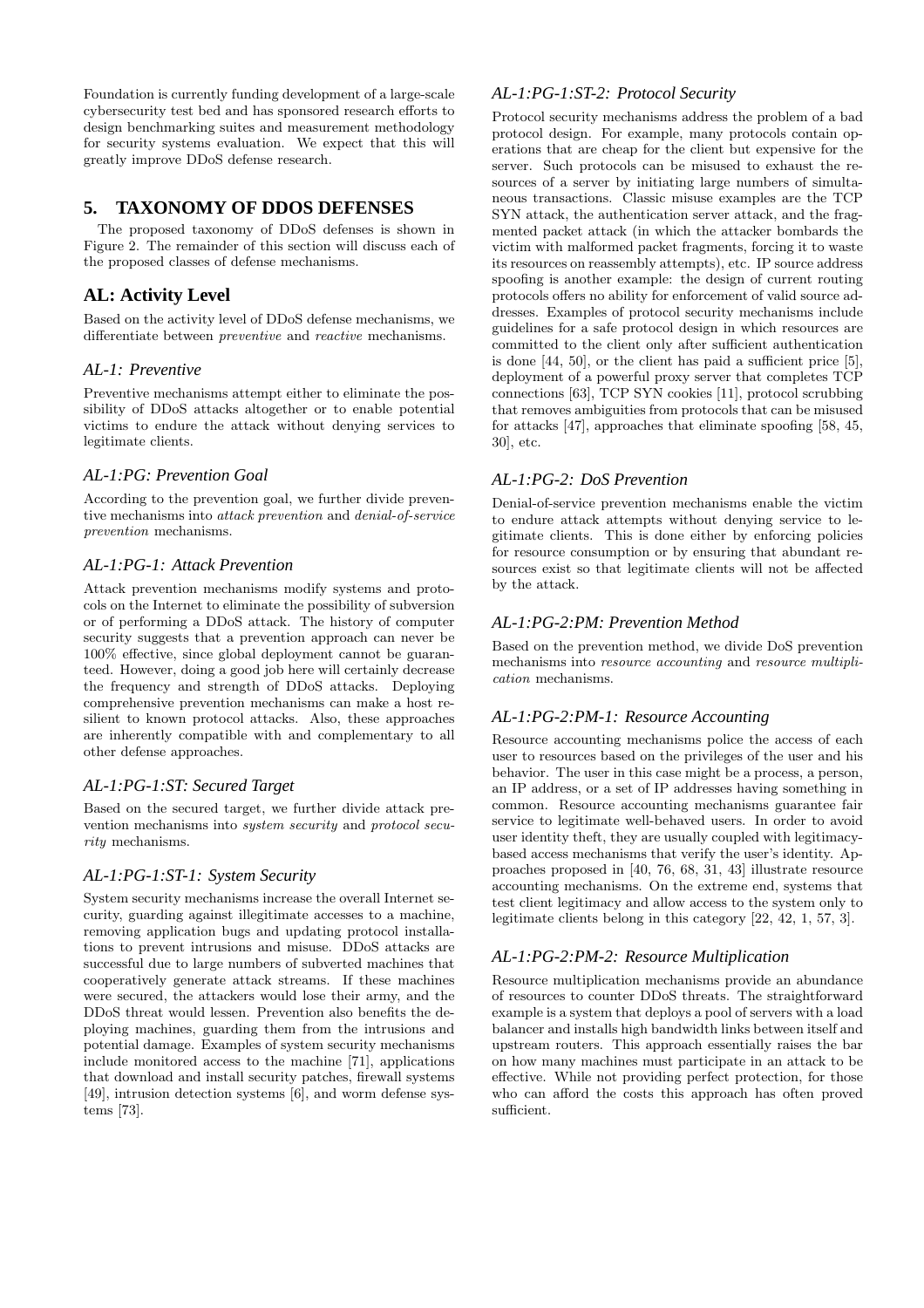

Figure 2: Taxonomy of DDoS Defense Mechanisms

# *AL-2: Reactive*

Reactive mechanisms strive to alleviate the impact of an attack on the victim. To attain this goal they need to detect the attack and respond to it. The goal is to detect every attempted DDoS attack as early as possible and to have a low degree of false positives. Steps then can be taken to characterize the attack packets and provide this characterization to the response mechanism.

### *AL-2:ADS: Attack Detection Strategy*

We classify reactive mechanisms based on the attack detection strategy into mechanisms that deploy pattern detection, anomaly detection, and third-party detection.

### *AL-2:ADS-1: Pattern Detection*

Mechanisms that deploy pattern detection store the signatures of known attacks in a database and monitor each communication for the presence of these patterns. The obvious drawback is that only known attacks can be detected, whereas new attacks or even slight variations of old attacks go unnoticed. On the other hand, known attacks are easily and reliably detected, and no false positives are encountered. Snort [67] provides one example of a DDoS defense system that uses pattern attack detection. A similar approach has been helpful in controlling computer viruses. Like in virus detection programs, signature databases must be regularly updated to account for new attacks.

#### *AL-2:ADS-2: Anomaly Detection*

Mechanisms that deploy anomaly detection have a model of normal system behavior, such as normal traffic dynamics or expected system performance. The current state of the system is periodically compared with the models to detect anomalies. Approaches presented in [74, 46, 38, 32, 23, 48, 4, 8, 9, 52, 51, 7] provide examples of anomaly detection approaches. The advantage of anomaly detection over pattern detection is that previously unknown attacks can be discovered. The caveat is that anomaly detectors must trade off their ability to detect all attacks against their tendency to misidentify normal behavior as an attack.

### *AL-2:ADS-2:NBS: Normal Behavior Specification*

Based on the specification of a normal behavior, we divide anomaly detection mechanisms into standard and trained mechanisms.

#### *AL-2:ADS-2:NBS-1: Standard*

Mechanisms that use standard specifications of normal behavior rely on some protocol standard or a set of rules. For example, the TCP protocol specification describes a threeway handshake that has to be performed for TCP connection setup. An attack detection mechanism can make use of this specification to detect half-open TCP connections and delete them from the queue. The advantage of a standardbased specification is that it generates no false positives; all legitimate traffic must comply to the specified behavior. The disadvantage is that attackers can still perform sophisticated attacks which, on the surface, seem compliant to the standard and thus pass undetected.

# *AL-2:ADS-2:NBS-2: Trained*

Mechanisms that use trained specifications of normal behavior monitor network traffic and system behavior and generate threshold values for different parameters. All communications exceeding one or more (depending on the approach) of these values are regarded as anomalous. Trained models catch a broad range of attacks, but have two disadvantages. (1) Threshold setting. Anomalies are detected when the current system state differs from the model by a certain threshold. The setting of a low threshold leads to many false positives, while a high threshold reduces the sensitivity of the detection mechanism. (2) Model update. Systems and communication patterns evolve with time, and models need to be updated to reflect this change. Trained specification systems usually perform automatic model update using statistics gathered at a time when no attack was detected. This approach makes the detection mechanism vulnerable to slowly increasing rate attacks that can, over a long period of time, mistrain models and delay or even avoid attack detection.

#### *AL-2:ADS-3: Third-Party Detection*

Mechanisms that deploy third-party detection do not handle the detection process themselves, but rely on an external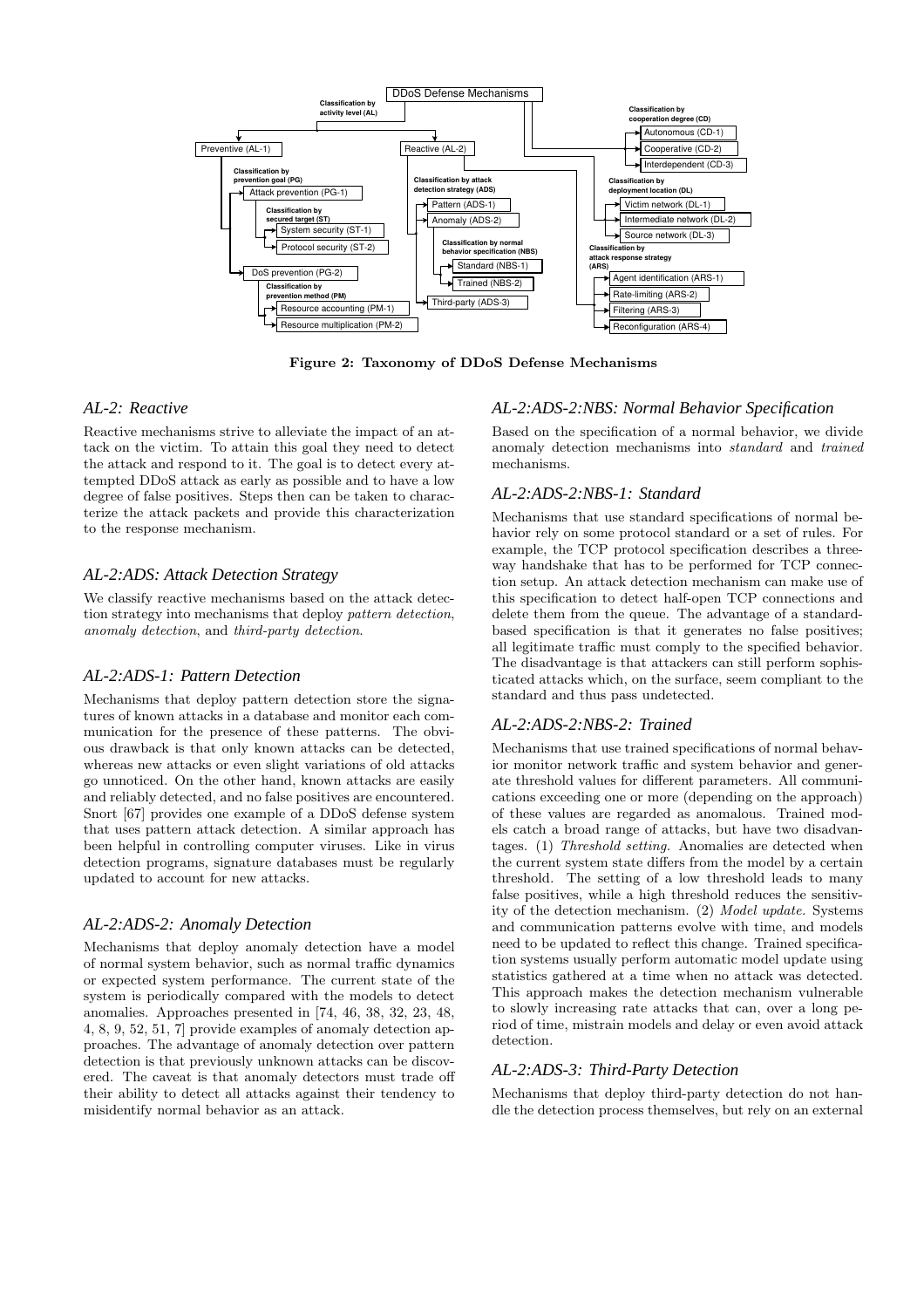message that signals the occurrence of the attack and provides attack characterization. Examples of third-party detection are easily found among traceback mechanisms [10, 62, 25, 66, 65].

# *AL-2:ARS: Attack Response Strategy*

The goal of the attack response is to relieve the impact of the attack on the victim while imposing minimal collateral damage to legitimate clients. We classify reactive mechanisms, based on the response strategy, into mechanisms that deploy agent identification, rate-limiting, filtering and reconfiguration.

# *AL-2:ARS-1: Agent Identification*

Agent identification mechanisms provide the victim with (somewhat accurate) information about the identity of the machines that are performing the attack. This information can be used by other approaches to alleviate the impact of the attack. Agent identification examples include numerous traceback techniques [10, 62, 25, 66, 65]. One frequently mentioned motivation for deployment of DDoS defenses far from the victim network is a possible enforcement of liability for attack traffic. A mechanism for reliable and accurate agent identification would be necessary for liability enforcement.

# *AL-2:ARS-2: Rate-Limiting*

Rate-limiting mechanisms impose a rate limit on a set of packets that have been characterized as malicious by the detection mechanism. It is a lenient response technique that is usually deployed when the detection mechanism has many false positives or cannot precisely characterize the attack stream. The disadvantage is that rate limiting will allow some attack traffic through, so extremely high-scale attacks might still be effective even if all traffic streams are ratelimited. Examples of rate-limiting mechanisms are found in [46, 32, 23, 52, 51, 4].

# *AL-2:ARS-3: Filtering*

Filtering mechanisms use the characterization provided by detection mechanisms to filter out the attack streams completely. Examples include dynamically deployed firewalls [24], and some commercial systems [48, 4]. Unless the characterization is very accurate, filtering mechanisms run the risk of accidentally denying service to legitimate traffic. Worse, clever attackers might leverage them as denial-of-service tools.

# *AL-2:ARS-4: Reconfiguration*

Reconfiguration mechanisms change the topology of the victim or the intermediate network to either add more resources to the victim or to isolate the attack machines. Examples include reconfigurable overlay networks [2, 38], resource replication services [74], attack isolation strategies [8], etc.

# **CD: Cooperation Degree**

DDoS defense mechanisms can perform defensive measures either alone or in cooperation with other entities in the Internet. Based on the cooperation degree, we differentiate between autonomous, cooperative and interdependent mechanisms.

# *CD-1: Autonomous*

Autonomous mechanisms perform independent defense at the point where they are deployed (a host or a network). Firewalls and intrusion detection systems provide easy examples of autonomous mechanisms. Even if a defense system performs its function in a distributed manner it would still be considered autonomous if it can be completely deployed within the network it protects (e.g., a network intrusion detection system).

# *CD-2: Cooperative*

Cooperative mechanisms are capable of autonomous detection and response, but can cooperate with other entities and frequently have significantly better performance in joint operation. The aggregate congestion control (ACC) system [46] deploying a pushback mechanism [39] provides an example. ACC can autonomously detect the attack, characterize the offending traffic and act locally to impose a rate limit on that traffic. However, it achieves significantly better performance if the rate-limit requests can be propagated to upstream routers that otherwise may be unaware of the attack.

# *CD-3: Interdependent*

Interdependent mechanisms cannot operate autonomously at a single deployment point. They either require deployment at multiple networks, or rely on other entities for attack prevention, attack detection or for efficient response. For example, a traceback mechanism [10, 62, 25, 66, 65] deployed at a single router would provide no benefit. Secure overlay services [42] are another example of an interdependent mechanism, which needs deployment at multiple networks and modification of client software.

# **DL: Deployment Location**

With regard to deployment location, we differentiate between mechanisms deployed at the victim, intermediate, or source network.

# *DL-1: Victim Network*

DDoS defense mechanisms deployed at the victim network protect this network from DDoS attacks and respond to detected attacks by alleviating the impact on the victim. Historically, most defense systems are located at the victim since it suffers the greatest impact of the attack and is therefore the most motivated to deploy (and bear the cost of) DDoS defense. Resource accounting [40, 76, 68, 31, 43] and protocol security mechanisms [44, 50, 5, 63] provide examples of victim network defenses.

# *DL-2: Intermediate Network*

DDoS defense mechanisms deployed at the intermediate network provide infrastructural DDoS defense service to a large number of Internet hosts. Victims of DDoS attacks can contact the infrastructure and request the service, possibly providing adequate compensation. Pushback [46] and traceback [10, 62, 25, 66, 65] techniques are examples of intermediatenetwork mechanisms. Such mechanisms are not yet widely deployed, and many of them can only be effective in wide deployment.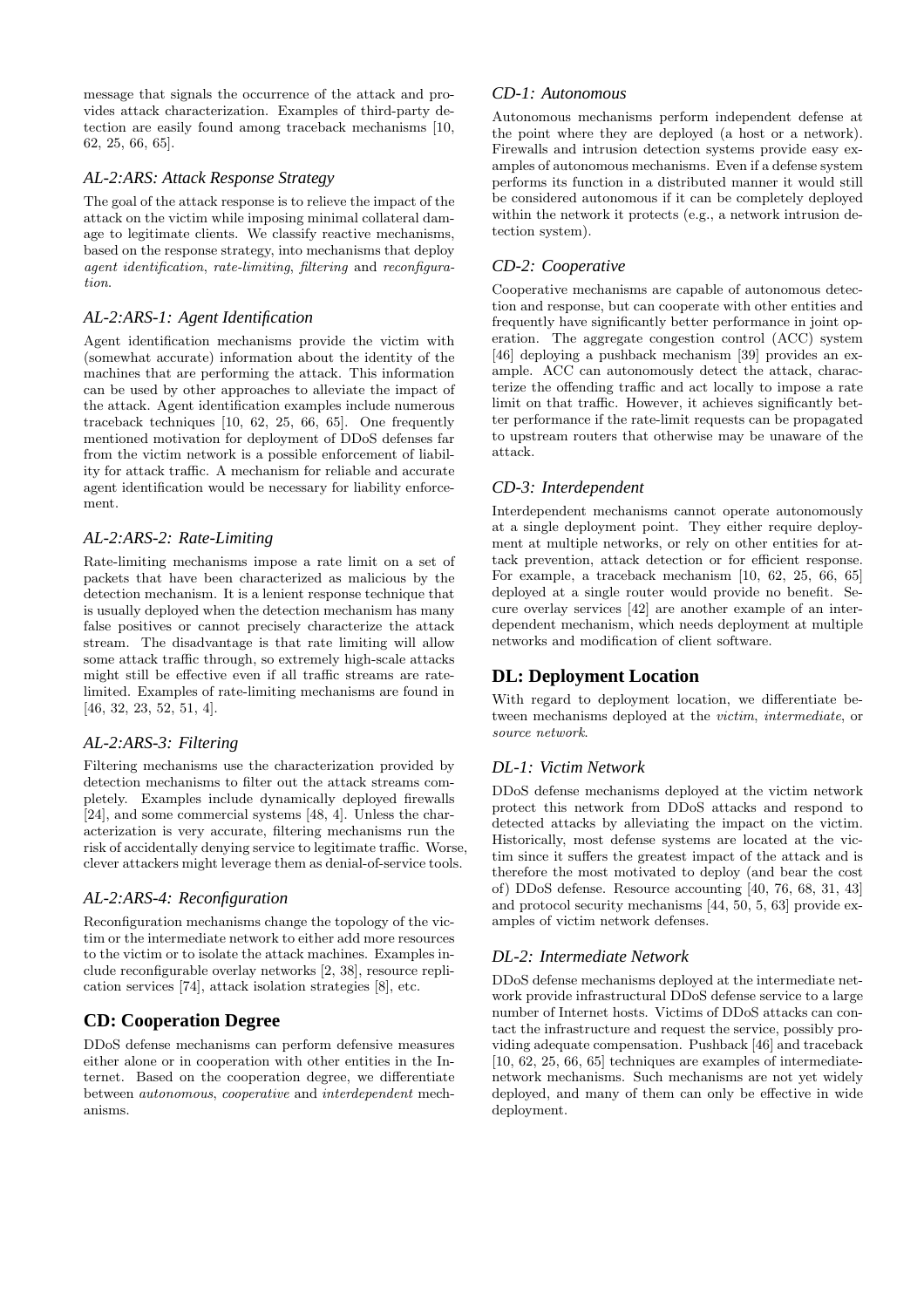#### *DL-3: Source Network*

The goal of DDoS defense mechanisms deployed at the source network is to prevent network customers from generating DDoS attacks. Such mechanisms are desirable, but motivation for their deployment is low since it is unclear who would pay the expenses associated with this service. [32, 23, 52, 51] provide examples of source-network defenses.

#### **6. USING THE TAXONOMIES**

In designing the above taxonomies, we selected those features of attack and defense mechanisms that, in our opinion, offer critical information regarding seriousness and type of threats, and effectiveness and cost of defenses. How can these taxonomies be used?

A map of DDoS research field. For novice researchers, these taxonomies offer a comprehensive overview for a quick introduction to the DDoS field. Experienced researchers can use and extend these taxonomies to structure and organize their knowledge in the field. This should lead to identification of new directions for DDoS research and improve understanding of the threat.

Exploring new attack strategies. In addition to known threats, the attack taxonomy explored a few strategies seen rarely in the wild (e.g., variable agent set, variable rate attacks), and some novel attack methods (e.g., increasing rate attacks). As usual suspects get handled by defense systems, these exotic attacks will gain popularity. Understanding these threats, implementing them in a test bed environment, and using them to test defense systems will help researchers keep one step ahead of the attackers.

DDoS benchmark generation. There is an ongoing effort to design attack benchmarks for evaluation of DDoS defenses. The attack taxonomy will help the completeness of benchmark generation. The defense taxonomy will help expose and identify common weaknesses of a class of DDoS solutions, and design tailored experiments to test these weaknesses.

Common vocabulary. With exception of well understood attacks (e.g., UDP flood, ICMP flood, etc.), researchers frequently resort to descriptive explanations of sophisticated attack mechanisms or weaknesses of a specific solution. The taxonomies offer a common vocabulary for these discussions.

Design of attack class-specific solutions. The aim of DDoS defenses is frequently to be a silver bullet for all possible attacks. This is unrealistic. The attack taxonomy facilitates identification of subsets of DDoS threats and design of tailored solutions. If enough such solutions are generated, and can operate jointly with synergistic effect, we could complete the puzzle.

Understanding solution constrains. The defense taxonomy highlights common performance constraints and weaknesses for each class of DDoS defenses. Understanding these problems will focus research efforts on solving them.

Identifying unexplored research areas. Examining the effectiveness of different defense classes against different classes of attacks should highlight unexplored venues for research.

# **7. RELATED WORK**

In [41] authors present a classification of denial-of-service attacks according to the type of the target (e.g., firewall, Web server, router), a resource that the attack consumes (network bandwidth, TCP/IP stack) and the exploited vul-

nerability (bug or overload). This classification focuses more on the actual attack phase, while we are interested in looking at the complete attack mechanism in order to highlight features that are specific to distributed attacks. Hussain et al. [37] classify flooding (in our terminology brute-force) DDoS attacks based on number of agent machines performing the attack and whether the attack was reflected or not. In [35] and [36], Howard proposes a taxonomy of computer and network attacks. This taxonomy focuses on computer attacks in general and does not sufficiently highlight features particular to DDoS attacks. CERT is currently taking the initiative to devise a comprehensive taxonomy of computer incidents as part of the design of common incident data format and exchange procedures, but unfortunately results are not yet available. BBN is also working on generation of a DDoS attack overview, but its results are not yet released. The work in [60] provides a valuable discussion of the DDoS problem and of some defense approaches. A solid body of work on classification exists in the field of intrusion detection systems [36, 26, 6] and offers informative reading for researchers in the DDoS defense field.

# **8. CONCLUSION**

The DDoS field contains a multitude of attack and defense mechanisms, which obscures a global view of the DDoS problem. This paper is a first attempt to cut through the obscurity and structure the knowledge in this field. The proposed taxonomies are intended to help the community think about the threats we face and the possible countermeasures.

One benefit we foresee from these taxonomies is that of fostering easier cooperation among researchers. Attackers cooperate to exchange attack code and information about vulnerable machines, and to organize their agents into coordinated networks of immense power and survivability. The Internet community must be equally cooperative within itself to counter the DDoS threat. Good taxonomies will facilitate communication and offer the a common language for discussing solutions. They will also clarify how different mechanisms are likely to work in concert, and identify areas of remaining weaknesses that require additional work. There is a pressing need for the research community to develop common metrics and benchmarks for DDoS defense evaluation. The taxonomies will be helpful in shaping these tasks, as well.

The proposed taxonomies are by no means complete and all-encompassing. New attacks will appear, some of which we cannot yet imagine. They will highlight new features for classification. Innovative approaches to DDoS defense will be designed. They will also offer new design features carrying their share of benefits and weaknesses. We expect these taxonomies to offer a foundation for classifying threats and defenses in DDoS field. As the field grows, the taxonomies will also grow and be refined.

#### **9. ACKNOWLEDGEMENTS**

Authors would like to thank Dr. Sven Dietrich for his helpful comments, members of the UCLA LASR group for valuable discussions, and Janice Wheeler for her infinite patience in editing this and many other papers. Verica Savic-Jovcic generated the customized marking scheme for subsections. This scheme has made the paper infinitely easier to read, and we are deeply grateful for that.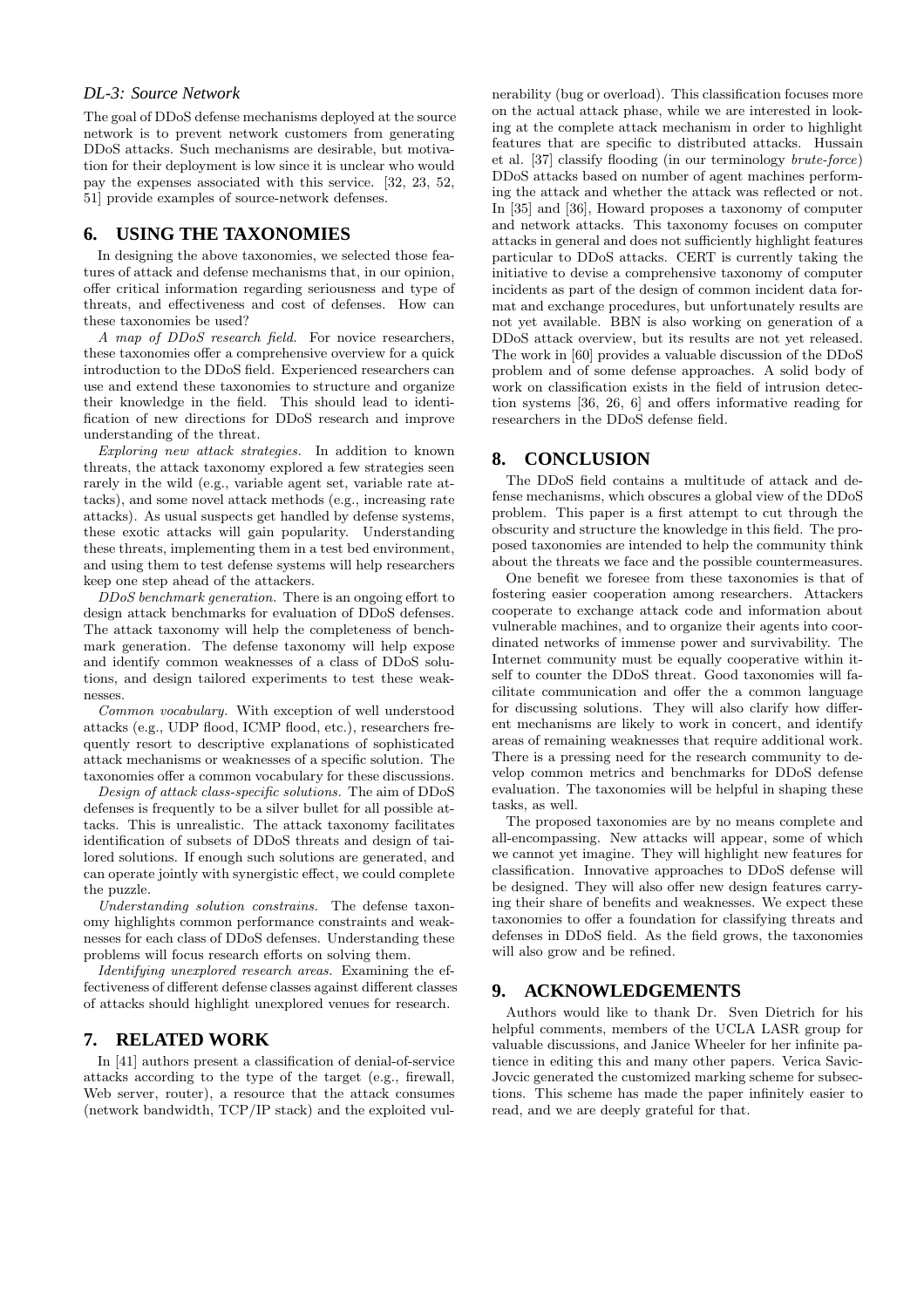# **10. REFERENCES**

- [1] D. G. Andersen. Mayday: Distributed filtering for internet services. In In Proceedings of 4th Usenix Symposium on Internet Technologies and Systems, March 2003.
- [2] D. G. Andersen, H. Balakrishnan, M. F. Kaashoek, and R. Morris. Resilient Overlay Networks. In Proceedings of 18th ACM SOSP, October 2001.
- [3] T. Anderson, T. Roscoe, and D. Wetherall. Preventing internet denial-of-service with capabilities. In In Proceedings of HotNets II, November 2003.
- [4] Arbor Networks. The Peakflow Platform. http://www.arbornetworks.com.
- [5] T. Aura, P. Nikander, and J. Leiwo. DOS-Resistant Authentication with Client Puzzles. Lecture Notes in Computer Science, 2133, 2001.
- [6] S. Axelsson. Intrusion detection systems: A survey and taxonomy. Technical Report 99-15, Department of Computer Engineering, Chalmers University, March 2000.
- [7] P. Barford, J. Kline, D. Plonka, and A. Ron. A signal analysis of network traffic anomalies. In In Proceedings of the 2nd ACM SIGCOMM Internet Measurement Workshop, November 2002.
- [8] BBN Technologies. Applications that participate in their own defense. http://www.bbn.com/infosec/apod.html.
- [9] BBN Technologies. Intrusion tolerance by unpredictability and adaptation. http://www.bbn.com/infosec/itua.html.
- [10] S. Bellovin, M. Leech, and T. Taylor. ICMP Traceback Messages. Internet draft, work in progress, October 2001.
- [11] D. J. Bernstein. Syn cookies. http://cr.yp.to/syncookies.html.
- [12] CERT CC. CA-2001-19 "Code Red" Worm Exploiting Buffer Overflow In IIS Indexing Service DLL. http://www.cert.org/advisories/CA-2001-19.html.
- [13] CERT CC. Code Red II. http://www.cert.org/incident notes/IN-2001-09.html.
- [14] CERT CC. Denial of Service Attacks. http://www.cert.org/tech tips/denial of service.html.
- [15] CERT CC. DoS using nameservers. http://www.cert.org/incident notes/IN-2000-04.html.
- [16] CERT CC. erkms and li0n worms. http://www.cert.org/incident notes/IN-2001-03.html. [17] CERT CC. Nimda worm.
- http://www.cert.org/advisories/CA-2001-26.html. [18] CERT CC. Ramen worm.
- http://www.cert.org/incident notes/IN-2001-01.html. [19] CERT CC. Smurf attack.
- http://www.cert.org/advisories/CA-1998-01.html.
- [20] CERT CC. TCP SYN flooding and IP spoofing attacks. http://www.cert.org/advisories/CA-1996-21.html.
- [21] CERT CC. Trends in Denial of Service Attack Technology, October 2001. http://www.cert.org/archive/pdf/DoS\_trends.pdf.
- [22] Cisco. Strategies to protect against Distributed Denial of Service Attacks.
- http://www.cisco.com/warp/public/707/newsflash.html. [23] Cs3. Inc. MANAnet DDoS White Papers.

http://www.cs3-inc.com/mananet.html.

- [24] T. Darmohray and R. Oliver. Hot spares for DDoS attacks. http://www.usenix.org/publications/login/2000- 7/apropos.html.
- [25] D. Dean, M. Franklin, and A. Stubblefield. An algebraic approach to IP Traceback. In Proceedings of the 2001 Network and Distributed System Security Symposium, February 2001.
- [26] H. Debar, M. Dacier, and A. Wespi. Towards a taxonomy of intrusion-detection systems. In Computer Networks, volume 31(8), pages 805–822, April 1999.
- [27] D. Dittrich. The DoS Project's trinoo distributed denial of service attack tool. http://staff.washington.edu/dittrich/misc/ trinoo.analysis.
- [28] D. Dittrich. The Tribe Flood Network distributed denial of service attack tool. http://staff.washington.edu/dittrich/misc/ tfn.analysis.txt.
- [29] D. Dittrich, G.Weaver, S. Dietrich, and N.Long. The mstream distributed denial of service attack tool. http://staff.washington.edu/dittrich/misc/ mstream.analysis.txt.
- [30] P. Ferguson and D. Senie. Network Ingress Filtering: Defeating Denial of Service Attacks which Employ IP Source Address Spoofing. RFC 2827, May 2000.
- [31] A. Garg and A. L. N. Reddy. Mitigation of DoS attacks through QoS Regulation. In Proceedings of IWQOS workshop, May 2002.
- [32] T. M. Gil and M. Poletto. MULTOPS: a data-structure for bandwidth attack detection. In Proceedings of 10th Usenix Security Symposium, August 2001.
- [33] K. Hafner and J. Markoff. Cyberpunk: Outlaws and hackers on the computer frontier. Simon & Schuster, 1991.
- [34] G. Hardin. The Tragedy of the Commons. Science, 162(1968):1243–1248, 1968.
- [35] J. D. Howard. An analysis of security incidents on the Internet. PhD thesis, Carnegie Mellon University, August 1998.
- [36] J. D. Howard and T. A. Longstaff. A common language for computer security incidents.
- [37] A. Hussain, J. Heidemann, and C. Papadopoulos. A Framework for Classifying Denial of Service Attack. In Proceedings of SIGCOMM 2003, 2003.
- [38] Information Sciences Institute. Dynabone. http://www.isi.edu/dynabone/.
- [39] J. Ioannidis and S. M. Bellovin. Pushback: Router-Based Defense Against DDoS Attacks. In Proceedings of NDSS, February 2002.
- [40] A. Juels and J. Brainard. Client puzzles: A cryptographic countermeasure against connection depletion attacks. In Proceedings of the 1999 Networks and distributed system security symposium, March 1999.
- [41] F. Kargl, J. Maier, and M. Weber. Protecting web servers from distributed denial of service attacks. In Proceedings of 10th International World Wide Web Conference, May 2001.